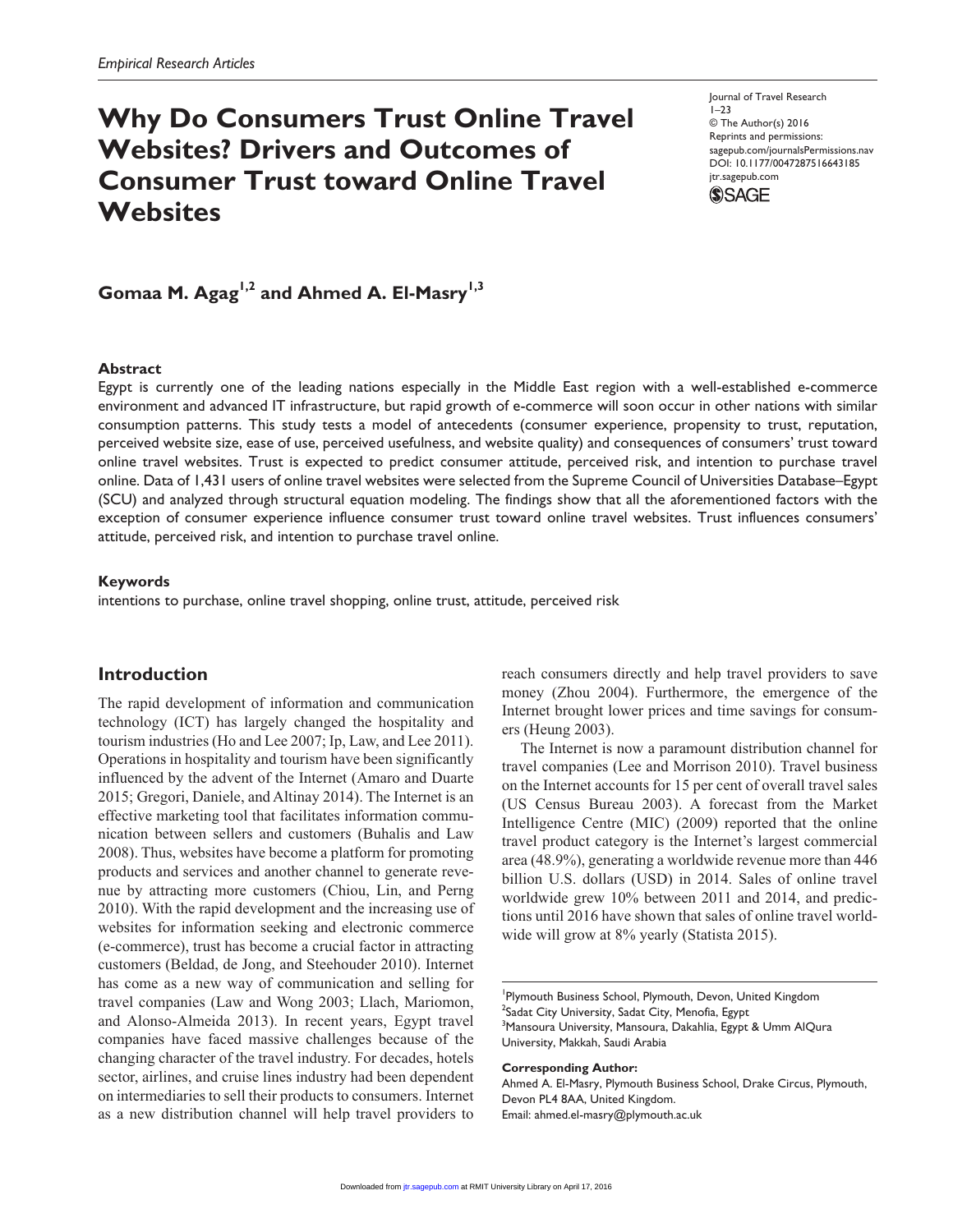A survey research reveals that the success of online shopping is determined mostly by consumer intentions to purchase (Park 2010). Unlike Internet consumers in Egypt and other emerging economies, however, Egyptian consumers are well known for fickle consumption patterns and lack of e-commerce trust, both of which pose major challenges to online shopping businesses (El-Ansary and Roushdy 2013).

E-commerce can increase the value of an Internet network in many respects but there are still some obstacles to overcome. First, the problems related to fraud on the internet are increasing every year. Second, the problems caused by spyware and other security vulnerabilities make consumers feel worried about their information provided on this network (Wang and Lin 2008). To avoid these uncertainties, some online shoppers are more inclined to buy from traditional stores (Moyano, Fernandez-Gago, and Lopez 2012). Moreover, lack of touch and feel in online shopping can also lead to hesitation among the shoppers. They can feel more risk when interacting with online stores than traditional ones (Gefen and Straub 2003). In order to reduce the possibility of interaction with ineligible vendors, online shoppers need to rely on their experience and other evidences to determine which websites can be trusted (Gefen and Straub 2003; Moyano, Fernandez-Gago, and Lopez 2012; Kim et al. 2005). Trust, therefore, serves as a foundation for initial relationship and being more important to maintain a long-term relationship for e-commerce success (Chen and Barnes 2007; Gefen and Straub 2003; Kim et al. 2005; Moyano, Fernandez-Gago, and Lopez 2012; Kim, Ferrin, and Rao 2008; Ren and Hassan 2008; Yaobin and Tao 2007: Kim, Lee, Chung, and Kim 2014).

Customer trust is an essential factor of e-commerce, and understanding its drivers and outcomes is a main concern for the following reasons. First, the drivers of trust enable us to know the relative importance of aspects influencing trust. Understanding these variables would play a crucial role in devising suitable measures to facilitate trust. Second, the outcomes of trust enable us to better understand the importance of trust and its influence on online buying behavior.

Numerous studies have attempted to examine trust as a critical determinant of consumer intentions to purchase in e-commerce (e.g., Flavian, Guinalíu, and Gurrea 2006; Jarvenpaa, Tractinsky, and Vitale 2000; Yoon 2002; Lee and Turban 2006; Pavlou and Fygenson 2006; Hsu, Chuang, and Cheng-Se 2014). However, little attention has been paid to trust toward online travel websites (Ayeh, Au, and Law 2013a, 2013b; Yoo and Gretzel 2009; Filieri 2015) and whether trust has any effect on travel customer behavior. The questions that arise are, Why do consumers trust online travel websites? Does trust in online travel websites affect consumer attitude and intentions to purchase from these websites? The present research attempts to provide an answer to these questions. Such an integrated approach to examine the drivers and outcomes of trust is also lacking in the studies of Egyptian online travel companies. Teo and Liu (2007) noted

that most of the research on consumer trust focuses on consumers in English-speaking countries and newly industrialized countries. Law, Leung, and Buhalis (2009) also noted that relationship marketing research in the tourism and hospitality industry focuses mainly on the supplier marketing activities of firms, and less attention has been paid to the consumer side of the exchange process. Research addressing online travel shopping presents contradictory results and is typically fragmented (Amaro and Duarte 2013).

This research adopts a distinctive way to analyze the factors that influence consumers' trust toward online travel websites and the influence of trust on consumer attitude, perceived risk, and intentions to purchase travel online, by proposing and empirically testing an integrated model, with contributions from well-grounded theories, namely, the technology acceptance model (TAM) (Davis 1986), Beldad, de Jong, and Steehouder's (2010) model, and the theory of reasoned action (TRA) (Fishbein and Ajzen 1975), contributing to the current literature since, to the best of knowledge, this has not been done in any other study. Therefore, the current study aims to contribute the following to the literature of tourism and hospitality: (1) identify the determinants that affect consumers' trust toward online travel websites; (2) by integrating the TAM, TRA, and Beldad, de Jong, and Steehouder's (2010) model, this study helps to understand consumers' trust toward online travel websites; (3) investigate the effect of trust on consumer attitude, perceived risk, and intentions to purchase travel online. The findings will help online travel companies' managers to evolve strategies that enhance consumers' trust toward online travel websites; consequently, attitude and intentions to purchase travel online.

Our study is organized as follows: the next section represents literature pertaining to the study variables and theories as well as the hypotheses development. Then we demonstrate our data collection and measures operationalization. Finally, study results, discussion, and managerial implications have been explained as well as demonstrating the limitations and future research.

# **Tourism in Egypt: Brief Background**

Egypt, although often considered to be Middle East, is located in Northern Africa, bordering the Mediterranean Sea, between Libya and the Gaza Strip, and the Red Sea north of Sudan, and includes the Asian Sinai Peninsula. Egypt is part of the Mediterranean basin, the world's top destination area, which attracts one out of every three tourists traveling in the world (Morakabati 2007). Tourism is one of the most important parts of Egypt's economy. At its peak in 2013 the sector employed about 12.6% of Egypt's workforce, serving approximately 14.7 million visitors, and providing revenues of nearly \$19 billion (Egyptian Ministry of Tourism 2014). Tourism is the country's second biggest source of income after the revenue received from the Suez Canal and accounted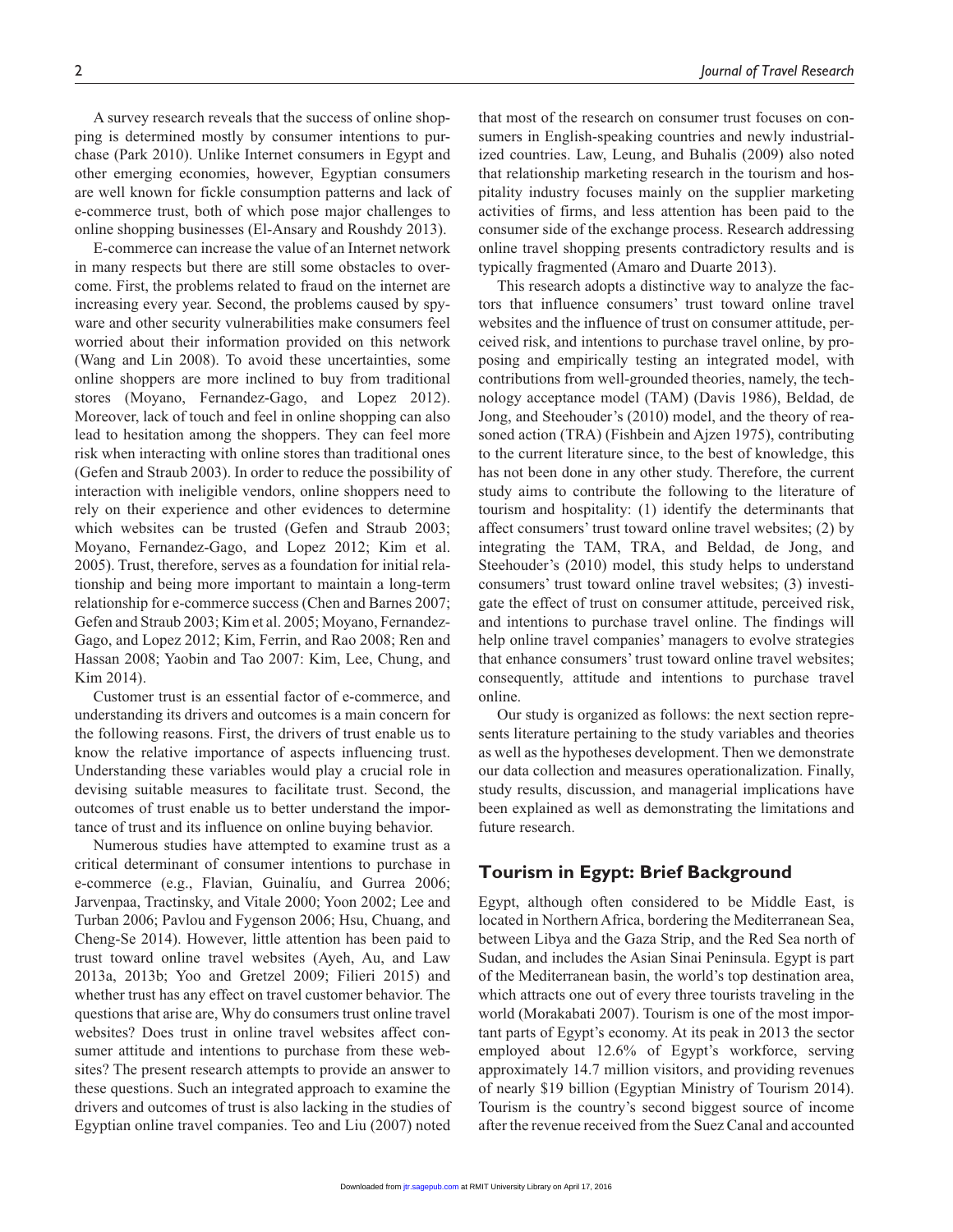for 11.3% of GDP and 14.4% of foreign currency revenues (Egyptian Ministry of Tourism 2014).

The main attraction for tourists to Egypt are the site of ancient Egypt, Cairo, and its environs, Luxor, Karnak, Abu Simbel, temples and tombs along the Nile River, and the Mediterranean port city of Alexandria. However, the Egyptian tourism industry has actively promoted other destinations within Egypt, including Hurghada on the Red Sea, the Sinai Peninsula, and parts of the western desert. The completion of Israel's removal from Sinai in 1982 led to considerable private and government tourist investment, which facilitated the development and establishment of several high-quality tourism resorts in the Sinai, which are popular among tourists from Europe and neighboring Israel (Beirmann 2003).

The Egyptian economy depends mainly on agriculture, media, Suez Canal, tourism, the transferred income of more than 5 million Egyptians working abroad (mainly in Saudi Arabia, the Gulf area, and Europe) and petroleum and gas exports (El-Gohary 2012). In the last 30 years, the Egyptian government has started reforming the highly centralized economy from the sixties and med seventies era into a totally market liberalization economy. But regardless of that, the high level of political, social, and economic corruption within the country did not allow any chance of improving the country poor economic performance. As a result, the people of Egypt turned against the Hosni Mubarak regime and got rid of his corrupted regime through the 25th of January 2011 revolution. Although the revolution was demanded and conducted by the people, it led to major chaos in the whole country, which badly affected all sectors, including the tourism and travel sector. The industry has been losing \$25 million per day since the 1st of February 2011 (El-Gohary 2012). Building online trust by Egyptian travel organizations can be a very important tool in solving the current problems associated with Egyptian travel industry as a result of the political unrest not only in Egypt but also in the Middle East.

# **Research Model and Hypotheses**

In traditional commerce, the trust-building process is affected by the characteristics of customers, salespersons, the company, and interactions between the two parties involved. This is also true in the context of electronic commerce. Numerous studies have identified several drivers of trust, and most of these studies concentrated on transacting websites (Beldad, de Jong, and Steehouder 2010). Kim, Ferrin, and Rao (2008) conceptualized the key antecedents of consumer trust into four groups: cognition-based, affect-based, experiencebased, and personality-oriented antecedents. The cognitionbased trust antecedents are the antecedents that relate to the capability that shoppers perceive the target website (e.g., privacy concern, security protection, system reliability, information quality). The affect-based trust antecedents are regarded as indirect interactions from other parties (e.g.,

reputation, preferences of third-party seals, word of mouth, social feedback). The experience-based trust antecedents are associated with shopper experience (e.g., familiarity, Internet experience, e-commerce experience). And lastly, the personality-oriented trust antecedents are related to personal characteristics (e.g., disposition to trust, shopping style).

Beldad, de Jong, and Steehouder (2010) classified the antecedents of trust into three main categories: companybased antecedents, like company reputation; consumer-based antecedents, for instance, consumer experience with the technology; and website-based antecedents, for instance the information quality used by the website.

This study adapts Beldad, de Jong, and Steehouder's (2010) framework in order to investigate the drivers of trust toward online travel websites in the travel and tourism industry. Beldad, de Jong, and Steehouder's (2010) framework has been adapted in this study because it is an online trust-building framework that suits both profitable and nonprofitable firms; furthermore, it has not yet received empirical validation for online travel websites, and includes a number of links that have not been tested in a single model, which increases the originality of the current study.

To summarize, the key antecedents of consumer trust have been conceptualized into three categories: consumerbased antecedents (e.g., Consumer experience and propensity to trust), company-based antecedents of trust (e.g., company reputation and perceived size), and website-based antecedents of trust (e.g., perceived ease of use, perceived usefulness, and website quality). Moreover, the current study also investigates the consequences of consumer trust toward online travel websites, for example, perceived risk, attitude, and intention to purchase travel online. Therefore, this study examines the influence of consumers' trusting beliefs on their attitudes to the online travel provider and their risk perception. Consumers' attitudes to the online travel provider and their perceived risk, in turn, affect their willingness to purchase travel online. The research model and hypotheses are shown in Figure 1

# **Consumer-Based Trust Antecedents**

# *Consumer Experience and Proficiency*

Beldad, de Jong, and Steehouder (2010) pointed out that the level of user experience in using online shopping is an important aspect to consider when examining the antecedents of trust. Aiken and Boush (2006) indicated that higher levels of experience lead to low levels of trust in online stores. An explanation is that consumers with high levels of experience have sufficient skills and knowledge of possibilities that things online may go wrong any time (Aiken and Boush 2006). Nevertheless, some studies found that levels of user experience influence consumers' propensity to trust the Internet, thus improving their trust in Internet-based transactions (Corbitt, Thanasankit, and Yi 2003).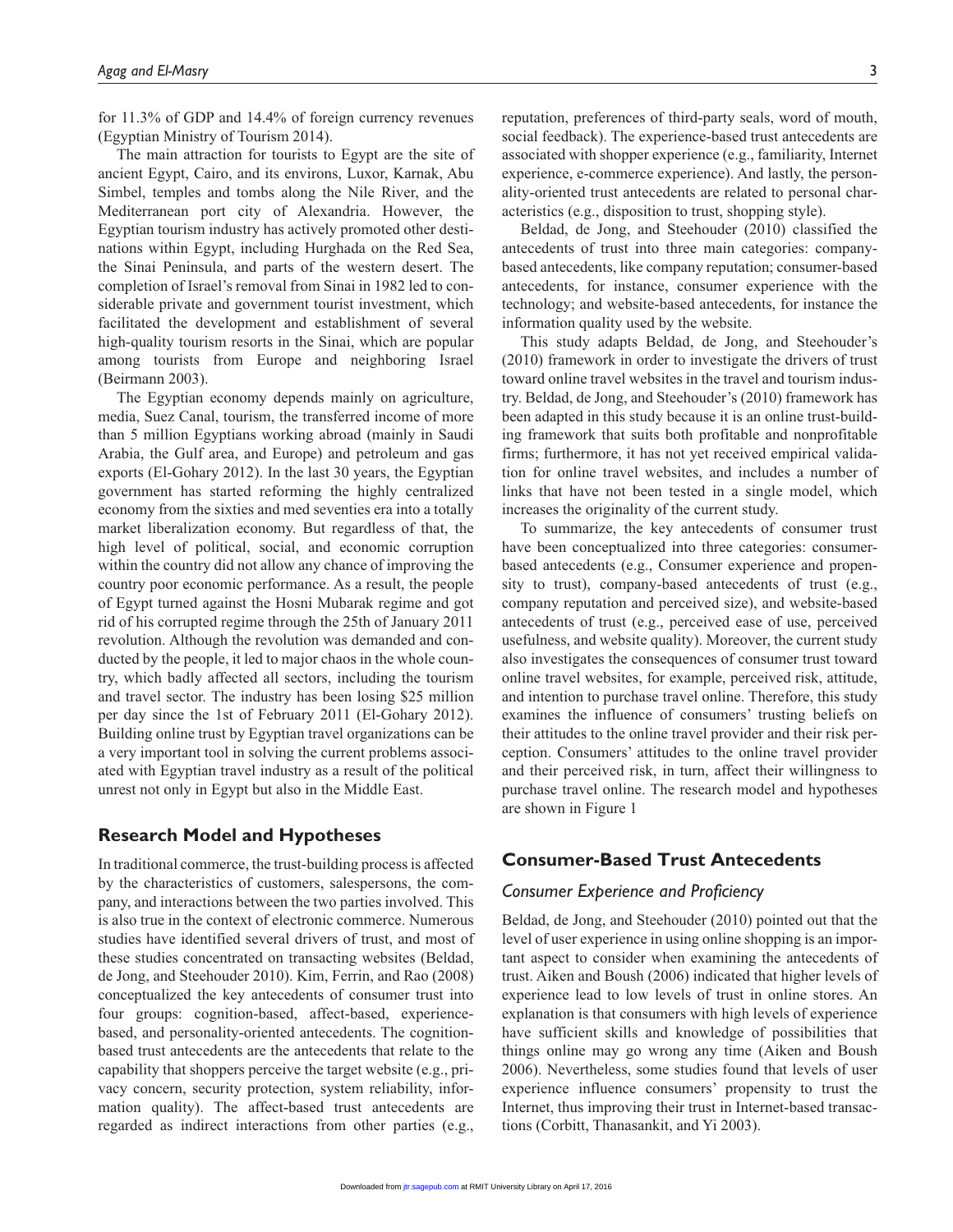

**Figure 1.** Theoretical framework and hypotheses.

In the current study, it has been supposed that consumers who have sufficient experience with using online travel websites may feel more confident of not being deceived by unreliable websites. Experienced consumers may have sufficient knowledge and skills that enable them to spot unreliable websites. While first-time consumers have no knowledge about online travel websites and may be more cautious of online travel websites, they will not know how to distinguish between reliable and unreliable websites. In the online travel context, research has supported the positive and significant relationship between users' experience and trust toward online travel websites (Filieri 2015; Li-Ming and Wai 2013; Brakus et al. 2009) . Therefore, in the travel sector, the following hypothesis has been proposed.

*Hypothesis 1*: Consumers' experience with using online travel websites positively influences trust toward online travel websites.

#### *Propensity to Trust*

Propensity to trust plays an important role in economic transactions because it decreases the perceived risk (Humphrey and Schmitz 1998; Mukherjee and Nath 2007). This is especially true in the online context, where the consumers and sellers are physically separated. Some studies suggested that customers with low propensity to trust tend to have negative views when faced with risky situations

(Falcone, Singh, and Tan 2001; Graziano and Tobin 2002). Such propensity reduces their desire to try new things. On the other hand, customers with a high propensity to trust tend to have positive views and are willing to try new things (Graziano and Tobin 2002).

Mayer, Davis, and Schoorman (1995) pointed out that consumers vary in the amount of trust that they extend to their sellers. In the online context, some consumers are more likely to trust online service providers despite the limited information they have about them, while others need more information about their online service providers to form trusting beliefs (Salam et al. 2005). However, prior studies of the influence of individuals' propensity to trust on the formation of online trust present contradictory results (Beldad, de Jong, and Steehouder 2010).

Prior studies have found a direct and positive link between the propensity to trust and the formation of online trust (Gefen 2000; Teo and Liu 2007; Beldad, de Jong, and Steehouder 2010). The influence of propensity to trust is directly related to trust formation based on the system's trust attributes (Beldad, de Jong, and Steehouder 2010). In this study, it is argued that online travelers with a high propensity to trust perceive the risk to be less and therefore have more trust in online travel websites. Based on these arguments, the following hypothesis is posited:

*Hypothesis 2*: Propensity to trust positively influences consumers' trust toward online travel websites.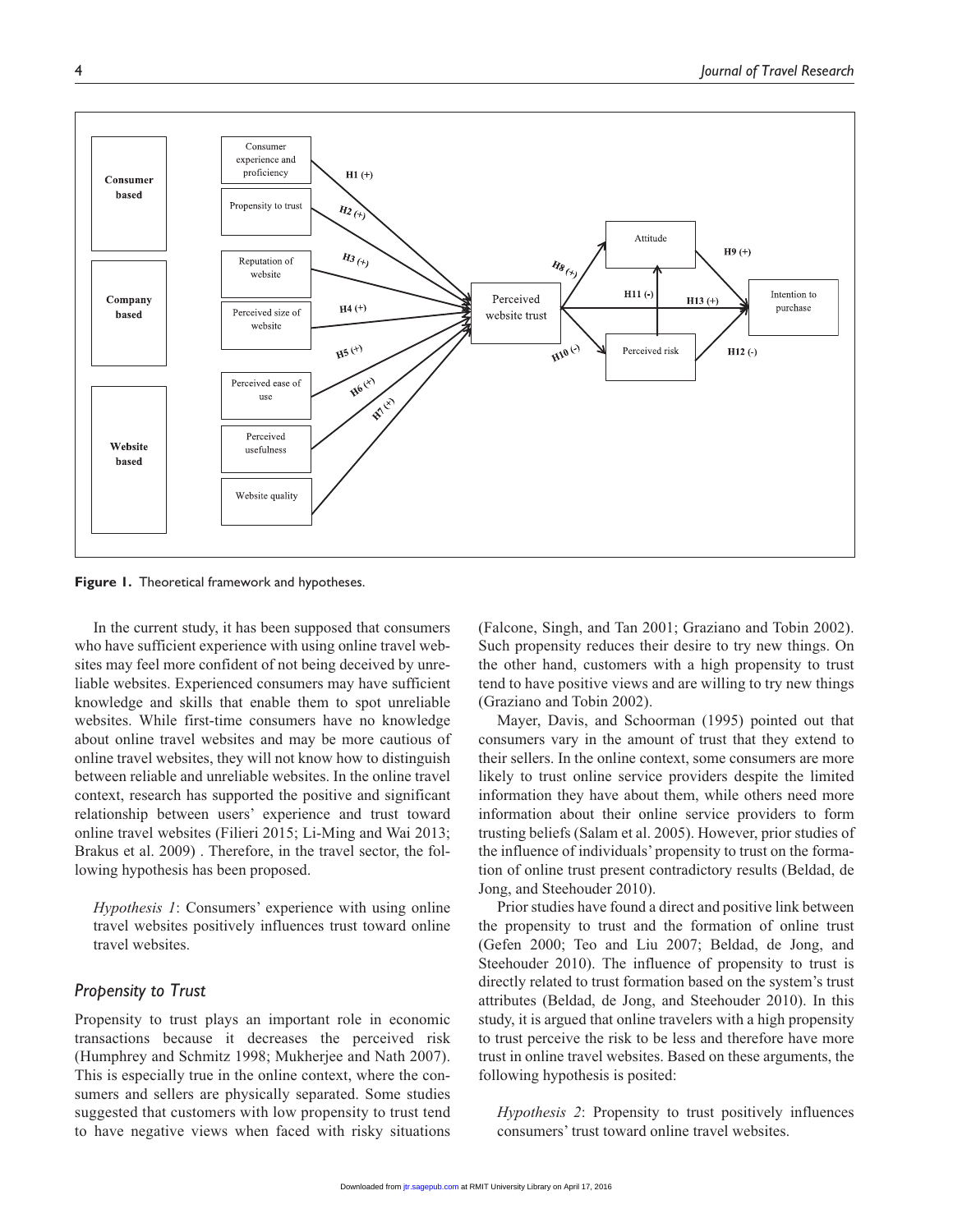# **Company-Based Trust Antecedents**

#### *Company Reputation*

Company reputation has been suggested frequently as an important factor that contributes to customer trust. Some studies have pointed out that a positive company reputation results in a trusting relationship between the consumers and the company, while the existence of a negative company reputation results in a less trusting relationship (Smeltzer 1997; Beldad, de Jong, and Steehouder 2010; Herbig, Milewicz, and Golden 1994) and that when the company fails to fulfil the consumers' intentions, it results in the destruction of its reputation.

In the electronic commerce context, *reputation* can be defined in two ways. First, it can be seen as a collective measure of trustworthiness according to members' ratings in a community (Josang, Ismail, and Boyd 2007). Second, it can be a measure of a company's credibility, which results from the relationship among the company's promises and fulfilments (Casalo, Flavian, and Guinaliu 2007). Toms and Taves (2004) pointed out that a positive online company reputation can be formed through the assessment of a third party like the rating services on the website and indirectly through linking of the website. Vermeulen and Seegers (2009) revealed that consumers' feedback influence the reputation of the hotel and the attitudes toward it.

Numerous empirical studies revealed that the positive reputation of online service providers significantly influenced consumers' trust in online vendors (Chen 2006; Teo and Liu 2007; Gregori, Daniele, and Altinay 2014). Consumers who don't have an experience with an online service provider rely on the reputation of that online provider in order to assess the trustworthiness of that online service provider (Chen 2006; Koufaris and Hampton-Sosa 2004). Empirical evidence of the relationship between reputation and consumer trust has been provided by previous studies (e.g., Kim, Xu, and Koh 2004; Teo and Liu 2007; Hsu et al. 2014; Han, Nguyenb, and Lee 2015). Chen (2006) and de Ruyter, Wetzels, and Kleijnen (2001) have pointed out that online travelers are more likely to trust websites owned by well-known and well-respected companies. Thus, the authors propose the following hypothesis:

*Hypothesis 3*: Website reputation positively influences consumers' trust toward online travel websites.

# *Perceived Size*

Doney and Cannon (1997) defined a website size as the market share and its overall size. Griffin and Hauser (1993) revealed that large market share and overall size of a firm suggest that it keeps the promises it makes to its customers and that many customers tend to trust it. Firms that do not keep their promises to the customers will not be able maintain their position (Doney and Cannon 1997). Chow and Holden (1997) pointed out that a large-sized firm can encourage consumers to trust it. Teo and Pian (2003) revealed that larger organizational size is also related to a more developed website that encourages transactions with customers. In the context of e-commerce, an e-vendor with a large size can reduce product risk and compensate consumers accordingly (Jarvenpaa, Tractinsky, and Vitale 2000). E-vendors' size positively influences consumers' trust toward it (Jarvenpaa, Tractinsky, and Vitale 2000). Consumers can deduce trustworthiness from a website size since larger website size means that the website can handle any failure and losses incurred during the transaction process and compensate the consumers (Beldad, de Jong, and Steehouder 2010; Jarvenpaa, Tractinsky, and Vitale 2000; Hsu et al. 2014). Furthermore, some studies have pointed out that vendor size is positively associated with customer trust in that vendor (Kim and Ahn 2006; Ku 2012; Hsu, Chuang, and Cheng-Se 2014). Hence, it follows that

*Hypothesis 4*: The perceived size of an online travel website positively influences consumers' trust toward online travel websites.

#### **Website-Based Trust Antecedents**

#### *Perceived Ease of Use*

According to the literature, numerous studies have applied various theoretical perspectives to explain and understand consumers' acceptance and use of new technology. Of these, the TAM considers the most effective approach to investigating consumer acceptance and use of technology-related applications (Ayeh 2015). The TAM, initially proposed by Davis (1986), postulates that individuals' perceptions about ease of use and usefulness are two cognitive factors that determine their acceptance of the information system. TAM has received substantial empirical support in explaining consumer acceptance of various types of technology, for example, technology-based services (Zhu and Chan 2014), smartphones (Joo and Sang 2013), and the new media (Workman 2014).

In tourism and hospitality context, numerous studies applied TAM to understand and explain consumer acceptance of new technology including hotel front office systems (Kim, Ferrin, and Rao 2008), consumer intention to shop travel online (Amaro and Duarte 2015 and Casaló, Flavián, and Guinaliu 2010), biometric systems adaption in hotels (Morosan 2012), and restaurant computing systems (Ham, Kim, and Forsythe 2008). The findings of these studies show that perceived ease of use and perceived usefulness are crucial determinants of consumer acceptance of new technology.

Perceived ease of use has been defined as "the degree to which a person believes that using a particular system would be free of effort" (Davis 1989, 320). In the current study, perceived ease of use is defined as the extent to which travelers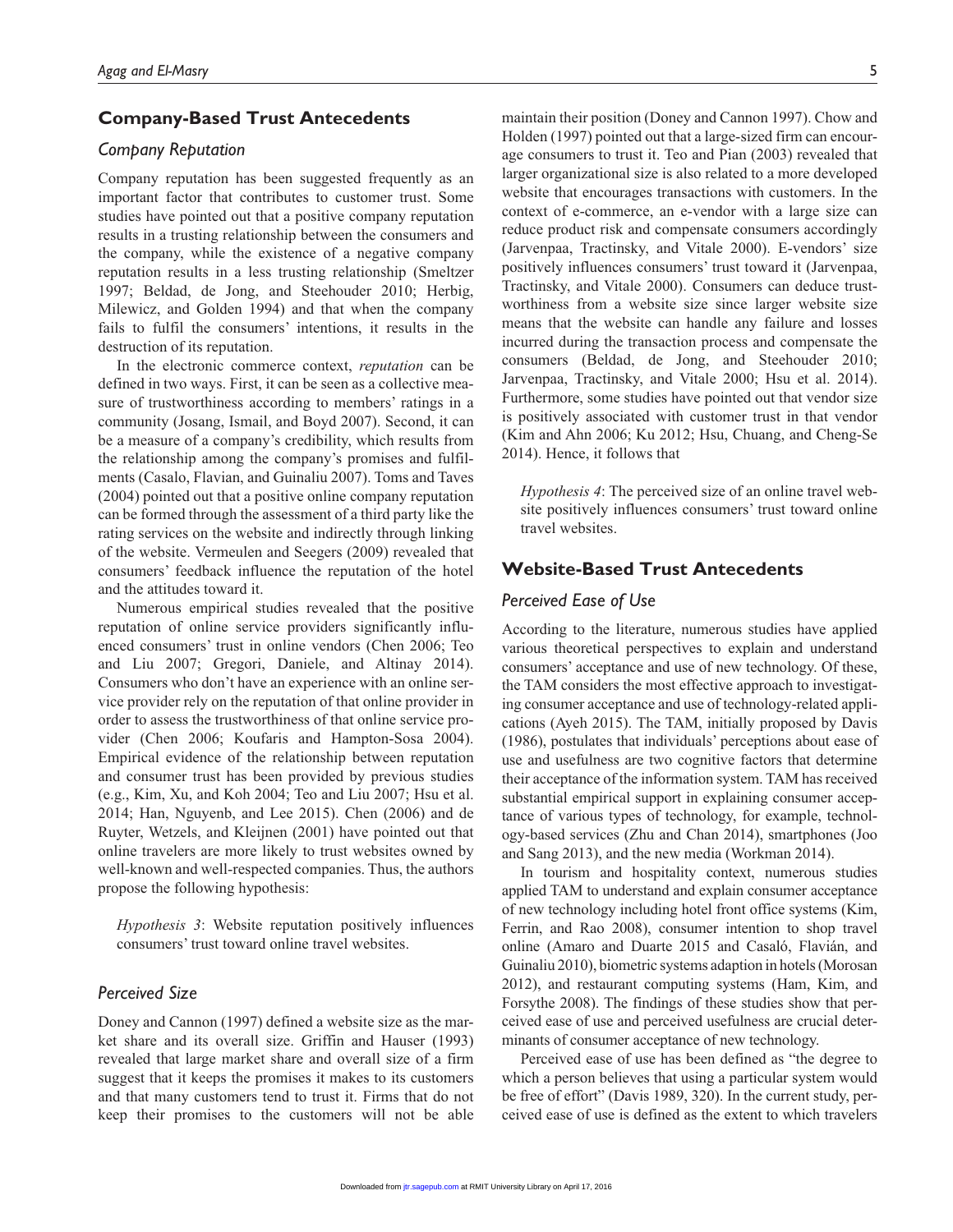believe that an online travel website is easy to use. Research has supported the positive and significant relationship between perceived ease of use and consumer trust (Gefen, Karahanna, and Straub 2003; Tung, Chang, and Chou 2008). Thus, the authors propose the following hypothesis:

*Hypothesis 5*: Perceived ease of use positively influences consumers' trust toward online travel websites.

# *Perceived Usefulness*

Davis (1989, 320) conceptualized perceived usefulness as "the degree to which a person believes that using a particular system would enhance his or her job performance." In our study, perceived usefulness refers to the extent to which the consumer believes that using online travel websites improves his or her travel planning.

While some researchers Palvia (2009) proposed "perceived usefulness" as an antecedent to transaction intention based on TAM, to our knowledge, no existing study specified perceived usefulness as an antecedent to trust. As Gefen, Karahanna, and Straub (2003) suggested it would make more sense to postulate that perceived usefulness is a consequence, not an antecedent, of trust in an e-commerce firm. A business relationship developed based on trust provides a measure of subjective guarantee that the e-commerce firm will behave with good will and that the outcome of a transaction will be fair and favorable, and thus increase the benefits of transacting on the e-commerce website that consumers come to perceive as more useful (Gefen, Karahanna, and Straub 2003). In support of this notion, Agag and El-Masry (2016a, 2016b) found a significant path from perceived usefulness and consumer trust toward online travel community websites. Therefore, it is decided to rule out perceived usefulness as a trust antecedent from our model. Hence, the hypothesis:

*Hypothesis 6*: Perceived usefulness positively influences consumers' trust toward online travel websites.

# *Website Quality*

A website is the main communication channel between customers and firms (Casalo, Flavián, and Guinalíu 2008), and therefore the website's quality plays a crucial role in the success of online commerce (Hsu, Chang, and Chuang 2015). Website quality is defined as "users' evaluation of whether a web site's features meet users' needs and reflect the overall excellence of the web site" Chang and Chen (2008, 821). DeLone and McLean (2003) pointed out that website quality includes three distinct dimensions: information quality, system quality, and service quality. Numerous studies have adopted DeLone and McLean's (2003) approach (e.g., Ho, Kuo, and Lin 2010; Cheng and Huang 2013; Liu and Zhang 2014).

In the current study, information quality refers to consumers' perceptions about the information quality, privacy, and security of an online travel website. Furthermore, the system quality of an online travel website refers to consumers' perceptions about website availability, adaptability, and response time. Finally, service quality describes consumers' perceptions about responsiveness, empathy, and assurance.

In the e-commerce field, prior studies have confirmed the positive link between website quality and consumer trust (McKnight et al. 2002). In the field of tourism and hospitality e-commerce, a significant and positive relationship between website quality and consumer trust is supported by Filieri (2015), Kim, Chung, and Lee (2011), and Wang et al. (2015). If an online travel website is perceived as secure and safe, eases customers' navigation, is responsive, empathic, and reassuring, the consumer will form a positive impression of the website, and which ultimately will be perceived as reliable. Accordingly, the following hypothesis has been posited:

*Hypothesis 7*: Website quality positively influences consumers' trust toward online travel websites.

# **Consequences of Consumer Trust**

Trust is conceptualized as the subjective belief that the online provider will fulfil its transactional obligations, as those obligations are understood by the consumer (Kim, Ferrin, and Rao 2008). Notwithstanding the crucial role of trust in an online context, Kim, Chung, and Lee (2011) pointed out that there is a paucity of research on trust in the online context for tourism products. Trust in websites plays a paramount role in e-commerce because consumers are unlikely to shop online if they do not trust the website (Kim, Chung, and Lee 2011).

The main dependent variable of the model is consumer intentions to purchase travel online. This variable has been derived from the TRA, which postulates that behavioral intention is the main predictor of actual behavior (Fishbein and Ajzen 1975). Behavioral intentions have been used as a strong predictor of actual behavior in the online shopping context (Ajzen 2011; Lin 2007; Casaló, Flavián, and Guinaliu 2010). Furthermore, in the context of online travel shopping, behavioral intentions have been posited as the best predictor of actual behavior (Moital, Vaughan, and Edwards 2009; Amaro and Duarte 2015; Ponte, Carvajal-Trujill, and Escobar-Rodr 2015). Therefore, because of the difficulties regarding measuring consumers' real behavior, this study focuses on behavioral intentions as the best predictor of consumers' actual behavior.

# *Consumer Trust, Attitude, and Intention to Purchase*

The TRA examines the relationships between attitudes, beliefs, intentions, and behaviors (Ajzen and Fishbein 1980). The theory emphasizes that consumers' intention is determined by their attitudes toward the behavior, and their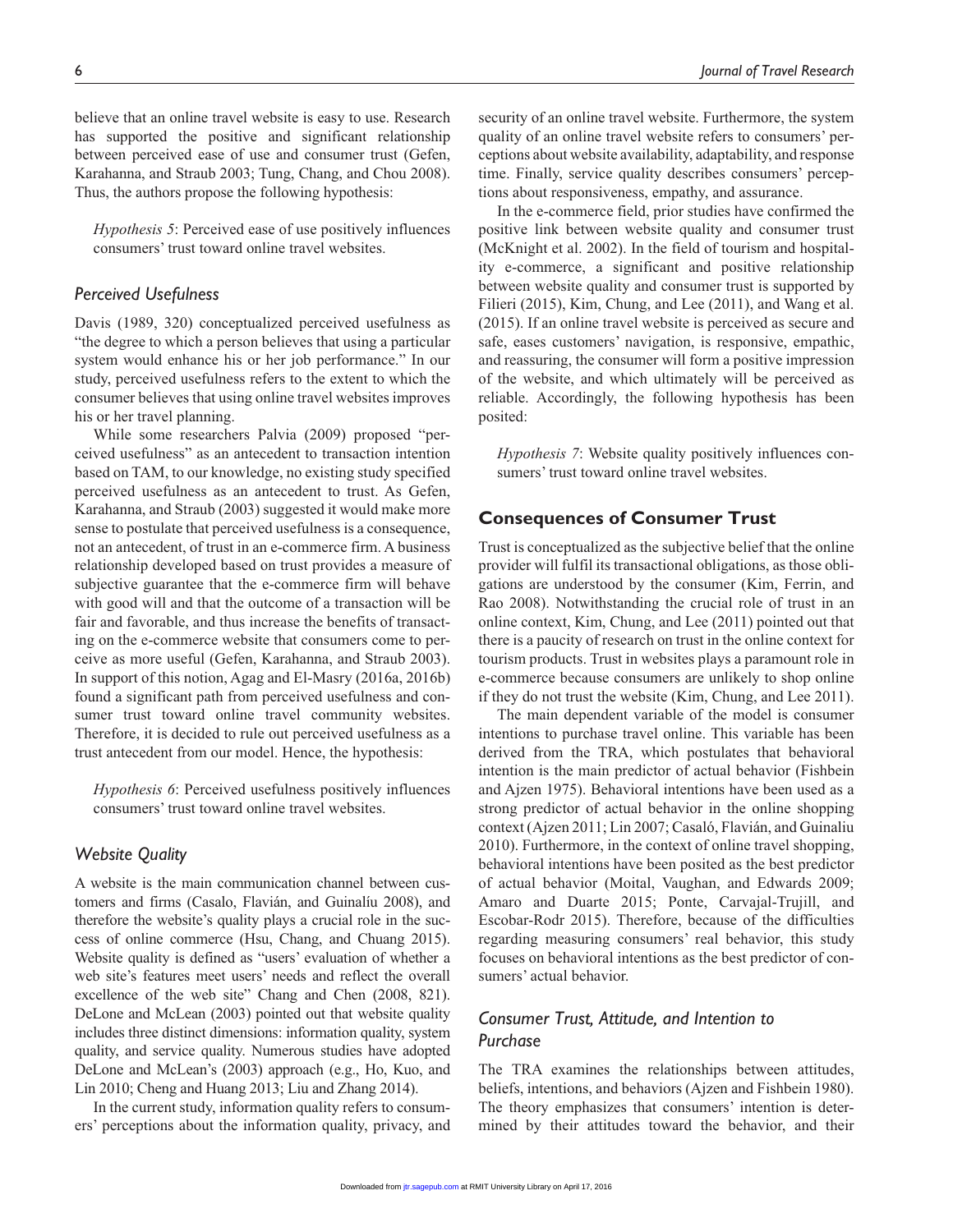attitudes are affected by their beliefs. The theory has been widely applied and accepted in many contexts and disciplines. Prior studies revealed that trust is significantly related to attitude, and attitude is significantly related to consumer intention (Chow and Holden 1997; Macintosh and Lockshin 1997). The TRA has also been applied as the theoretical base in some studies on trust formation (McKnight et al. 2002; Mcknight and Chervany 2001), especially in the e-commerce context (Teo and Liu 2007).

In the e-commerce field, several prior studies have confirmed the positive link between trust and the intentions to purchase online (Chiu, Huang, and Hui 2010; Gefen, Karahanna, and Straub 2003; Kim, Xu, and Gupta 2012). In the field of tourism and e-commerce, a significant and positive relationship between trust and purchase intention is supported by a variety of studies (e.g., Bigne et al. 2010; Escobar-Rodríguez and Carvajal-Trujillo 2014; Kim, Chung, and Lee 2011; Sanz-Blas, Ruiz-Mafe, and Perez 2014; Amaro and Duarte 2015; Ponte, Carvajal-Trujill, and Escobar-Rodr 2015; Agag and El-Masry 2016a, 2016b).

Alsajjan and Dennis (2010) found that trust influences consumer attitude and the intention to engage in a behavior. Consumers who trust in online service provider websites will have a positive attitude toward this online service provider's website and more likely to repurchase. In support of this notion, Amaro and Duarte (2015), Ashraf, Thongpapanl, and Auh (2014), and Ayeh, Au, and Law (2013b) found a significant path from trust to customer attitude and repurchase intentions. Hence, the following hypotheses are proposed.

*Hypothesis 8*: Consumer trust toward online travel website positively influences their attitude toward this website.

*Hypothesis 9*: Consumer attitude toward online travel website positively influences their intention to purchase from this website.

# *Consumer Trust, Risk Perception, Attitude, and Intention to Purchase*

Consumers' perceived risks associated with online shopping have received limited attention despite their implications for e-commerce (Amaro and Duarte 2015). Jarvenpaa and Todd (1997) have deemed perceived risk to be a major obstacle to the future growth of e-commerce. The current study focuses on risks related to the Internet as a means for purchasing and not the travel online service itself. Therefore, perceived risk refers to the potential loss perceived by a customer in considering travel online shopping when compared to the purchase of travel offline.

Prior studies have evidenced a negative relationship between a consumers' perceived risk and their intentions to purchase of travel online (Jensen 2012; Kim, Kim, and Shin 2009; Chen et al. 2015; Yang 2012). Other research has

found that trust negatively influences perceived risk (Kamarulzaman 2007; Amaro and Duarte 2015). Teo and Liu (2007) pointed out that trust can reduce the consumer's perception about risk associated with online service providers' opportunistic behavior.

The TRA asserts that consumers' perceived risk has a negative relationship with their attitudes toward the purchasing behavior. In an online travel context, where the transactions involve considerable risk and uncertainty, consumers' attitudes toward online travel websites tend to be less positive. Prior studies pointed out that perceived risk has a negative association with attitude toward online travel websites (Amaro and Duarte 2015; Jensen 2012).

In the e-commerce field, several prior studies have confirmed the positive link between trust and the intentions to purchase online (Chiu, Huang, and Hui 2010; Gefen, Karahanna, and Straub 2003; Kim, Xu, and Gupta 2012). In the field of tourism and e-commerce, a significant and positive relationship between trust and purchase intention is supported by a variety of studies (e.g., Bigne et al. 2010; Escobar-Rodríguez and Carvajal-Trujillo 2014; Kim, Chung, and Lee 2011; Sanz-Blas, Ruiz-Mafe, and Perez 2014; Amaro and Duarte 2015; Ponte, Carvajal-Trujill, and Escobar-Rodr 2015). Therefore, in the travel sector, the following is proposed:

*Hypothesis 10*: Consumer trust toward online travel website negatively influences the perceived risk of online travel shopping.

*Hypothesis 11*: The perceived risk of online travel shopping negatively influences consumers' attitude toward online travel website.

*Hypothesis 12*: The perceived risk of online travel shopping negatively influences consumers' intention to purchase travel online.

*Hypothesis 13*: Consumer trust toward online travel website positively influences consumers' intention to purchase travel online.

# **Methodology**

#### *Sampling and Data Collection*

A positivist research philosophy was utilized with a quantitative approach to validate the proposed framework, and quantitative data were collected using survey questionnaires to address different levels of the study. The target population of the current study comprises all consumers who had purchased travel products online at least once in the last one year (e.g., an airline ticket, a hotel accommodation, a car rental, a cruise reservation, transportation reservations, and a travel package). The travel consumers who participated in this study had recent experience in the use of online travel websites for tourism-related products and services (e.g., an airline ticket, a hotel accommodation, a car rental, a cruise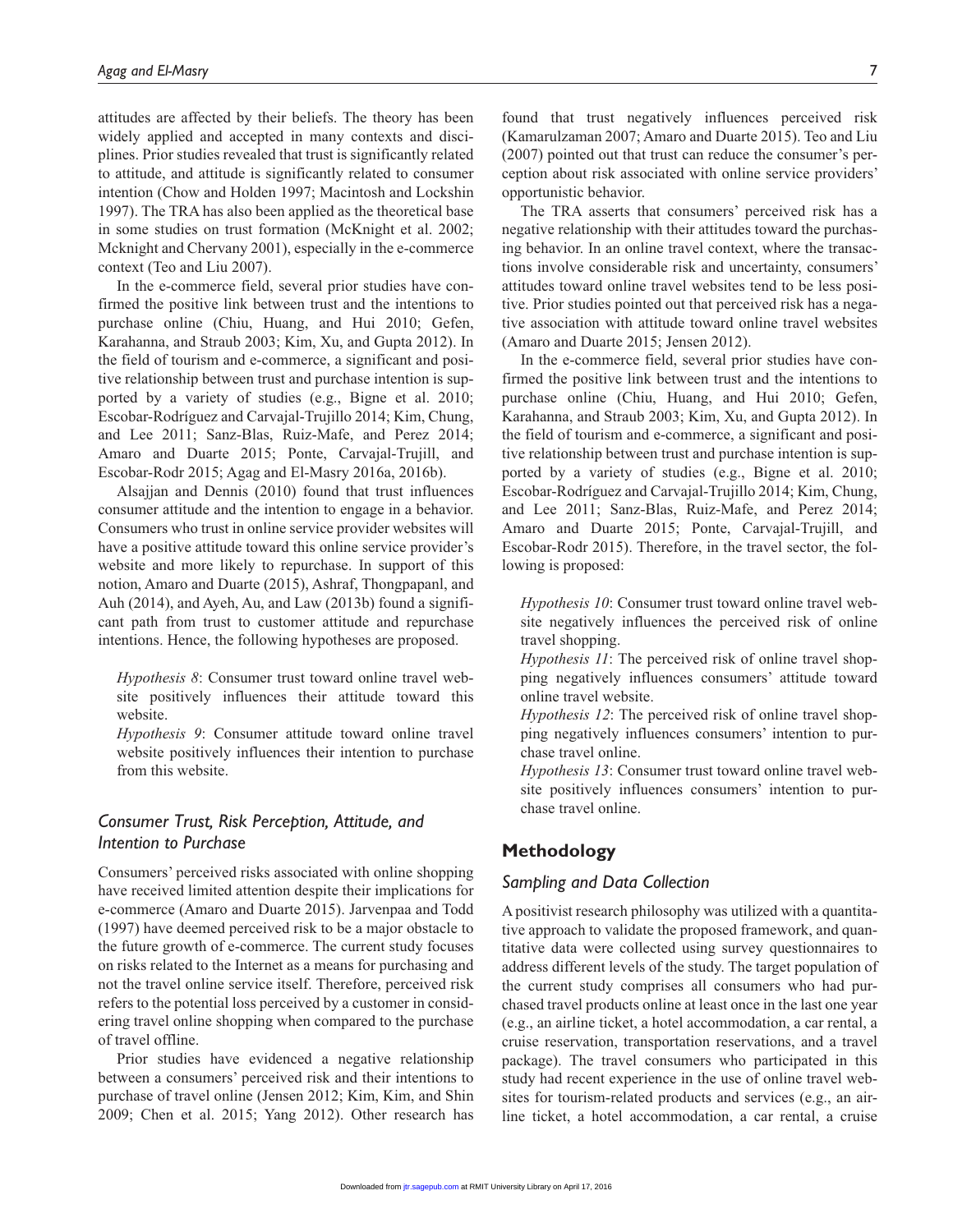reservation, transportation reservations, and a travel package), which was assessed in different ways: first, the e-mail sent to potential respondents clearly stated that only people with recent experiences with online travel websites could participate in this study; second, the respondents were asked to write the name of the website where they have made online purchases and indicate how frequently they used this website before. However, since there was no list of Internet shoppers across Egypt, it was impossible to select our sample from the population directly. Thus, convenience sampling was used to collect data (San Martín and Herrero 2012).

The first step in the process was to get permission from Egyptian tertiary institutions in order to send the surveys to their students. In total, 5 tertiary institutions out of 27 agreed for their students to participate in this study. These institutions were Cairo University, Alexandria University, Sadat City University, Assiut University, and the American university in Cairo. The second step involved universities sending an informed consent e-mail explaining the study purpose, with an attached URL hyperlink to all students. The final step was to send a follow-up e-mail to remind students to complete and submit the survey 1 week and then 1 month after the informed consent e-mail in order to achieve a higher response rate (Richardson 2009).

Egypt has been chosen to implement the empirical part of this research for a number of reasons. First, to the researcher's best knowledge, this is the first research to be conducted in Egypt on online travel in the tourism sector, in which no previous empirical or conceptual work exists. Thus, this research represents an empirical contribution in that regard. Second, studying a developing country like Egypt represents a valuable extension to online travel studies that have been primarily focused on developed countries. E-commerce is highly successful in developed countries in comparison with developing countries, where information and communications technology (ICT) application is still in its early stages (Aldhmour and Shannak 2009; Bhuasiri et al. 2012); this led to the digital divide between developed and developing countries (Aldhmour and Shannak 2009). This was obvious when revising the literature, which confirmed that ICT diffused rapidly in developed countries but slowly in developing countries, leading to an ICT gap or digital divide between developed and developing countries (Aladwani 2003), which explains why developing countries always are latecomers to ICT. Businesses in developing countries face different challenges from those in developed countries (Molla and Licker 2005) and it would be really useful to discover whether the same factors influence consumers' trust in online travel websites as in developed countries. Third, Egypt is one of the top countries worldwide in terms of the growth potential of tourism, and thus it is expected to make large benefits by investigating drivers and outcomes of consumers' trust toward online travel websites. It is therefore important to consider what factors can lead travelers in Egypt to trust online travel websites. Gaining knowledge of the drivers and outcomes of consumers' trust in online travel websites could provide valuable information that would help enhance the competitiveness of the tourism industry in Egypt.

Data were collected using a Web-based survey. The use of such a uniform data collection method helps to minimize social desirability bias and controls for response styles (de Leeuw 2008). Besides, online surveys have been applied successfully in recent hospitality and tourism research (e.g., Gardiner, King, and Grace 2012; Eid and El-Gohary 2015; Zhang, Wu, and Mattila 2016). Furthermore, an online method of distribution was appropriate for this study as it facilitated a national geographic dispersal of the survey (Aaker, Kumar, and Day 2007).

In July 2015, recruitment e-mails were sent directly to faculty members at the five tertiary institutions in Egypt asking students to complete the online survey. A screening question was formulated in the first section to identify eligible respondents; the screening question asked whether the respondent had made online purchases of travel products in the past 6 months. Positive answers enabled respondents to proceed with the survey. College students were chosen because they not only represent a vulnerable and significant Internet user but are also an important cohort, Generation Y, to online retailers (National Retail Federation 2007; Jai, Burns, and King 2013). They have the highest Internet usage of any other cohort, and their online buying and purchasing behavior is representative of technology-savvy users (Fox and Madden 2005; Larose and Rifon 2007; Jai, Burns, and King 2013). Student samples have often been used in online shopping research (e.g., Kim, Fiore, and Lee 2007; Ashraf, Thongpapanl, and Auh 2014; Jai, Burns, and King 2013; Elbeltagi and Agag 2016; Agag and El-Masry 2016b). This is justifiable as students have few troubles in using new technology and are computer literate (Ashraf, Thongpapanl, and Auh 2014). Students have actual online experiences and are potential consumers of electrical goods (Yoo and Donthu 2001), and their technological advances and innovativeness qualify them as a suitable sample for online shopping research (Yoo and Donthu 2001). The e-mail invitations provided respondents with information on the purpose of the study, the approximate time to fill out the questionnaire, and a banner with a hyperlink connecting to our web survey.

A pilot test was conducted to assess the validity and reliability of the research instrument. The instrument was given to a group of 50 postgraduate students at Sadat City University in Egypt who mentioned that they had used and were familiar with online travel websites. Their comments resulted in refinement of the instrument in terms of its length, format, readability, and clarity. Twenty online travel managers were also asked to review the questionnaire. This review resulted in elimination of a specific item measuring perceived risk. The exclusion of this item did not pose a major threat to construct validity, since there were three additional items assessing perceived risk. Some wording changes were also made.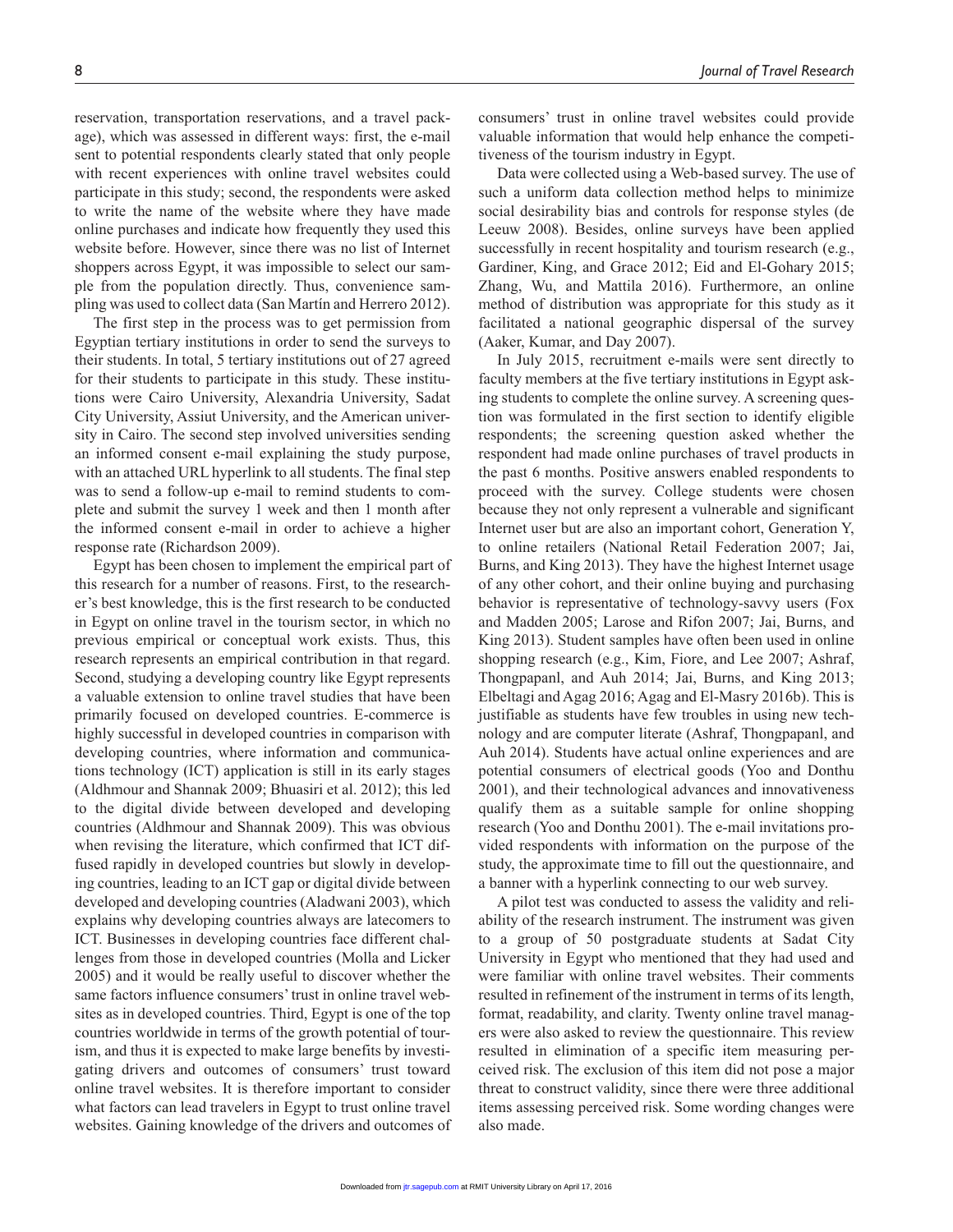|  |  |  |  | Table 1. The Sampling Procedure. |
|--|--|--|--|----------------------------------|
|--|--|--|--|----------------------------------|

| Sampling Step                                         | Responses |
|-------------------------------------------------------|-----------|
| E-mail sent for screening of<br>potential respondents | 3,800     |
| Replied                                               | 3.250     |
| Oualified                                             | 1,860     |
| E-mail sent for actual survey<br>invitation           | 1,860     |
| Replied                                               | 1.463     |
| <b>Qualified</b>                                      | 1,431     |

**Table 2.** The Sampling Profile for Online Shoppers (N=3,250).

| Variable<br>Category |                       | n     | % of Response |
|----------------------|-----------------------|-------|---------------|
| Age                  | $18 - 29$             | 1,170 | 36            |
|                      | $30 - 39$             | 868   | 27            |
|                      | $40 - 49$             | 646   | 20            |
|                      | $50 - 59$             | 410   | 13            |
|                      | Over 60               | 156   | 4             |
| Gender               | Male                  | 1,654 | 51            |
|                      | Female                | 1,596 | 49            |
| Education            | Bachelor's degree     | 865   | 27            |
|                      | Diploma               | 919   | 29            |
|                      | Master's or doctorate | 1,026 | 31            |
|                      | Other                 | 440   | 13            |
| Frequency of         | $<$ 3 times           | 679   | 21            |
| online travel        | 3-6 times             | 984   | 30            |
| shopping             | $6-9$ times           | 816   | 25            |
| within a year        | >9 times              | 774   | 24            |

The participants in this study were randomly selected from the Supreme Council of Universities Database–Egypt (SCU). The participants from the SCU were not self-selected but were recruited using probability sampling methods where e-mail addresses were randomly picked by a generated sampling system, similar to random-digit dialing (RDD).

The questionnaire was available online between July 20 and September 15, 2015. As shown in Table 1, the initial e-mails were sent to 3,800 respondents, randomly picked by the system from the SCU. Probability sampling takes place when the probability of the selection of each respondent is known. With this, statistical inferences on the chosen sample of Internet shoppers could be made in this study. The selected respondents from the SCU could represent the total population of Internet shoppers, and this approach also permits generalization. These e-mails were sent with a link to a simple multiple-choice screening question asking about the types of products that the respondents had purchased over the Internet in the last year. A total of 3,250 respondents replied to the question stating the various types of travel products they had purchased online at least once in the last one year (see Table 2). From this number, only 1,860 respondents indicated that they had purchased travel services online. This means that 1,860 respondents were qualified for

the actual survey, which also indicates the sample size for the study. In the actual survey, e-mail invitations were sent to all 1,860 respondents, and a total of 1,463 responses were obtained. The total number of responses was large; hence, the complete case approach was used (Hair et al. 2010) and all responses with missing values (32) were eliminated. Therefore, a total of 1,431 responses were considered to be valid for further analyses. This actually meets the suggestion by Bartlett, Kotrlik, and Higgins (2010) and Barclay, Higgins, and Thompson (1995) that when determining the sample size for PLS estimation, 10 cases per predictor were used as a cut-off sample size. In our model, the most complex regression involved the number of paths to the trust construct, which was seven. Therefore, according to this rule, 70 responses would be necessary as the minimum sample size for our study. Since 1,431 cases were collected, the current research sample size is a very good and practically acceptable size for the use of PLS. Another test has been conducted using the following equation suggested by Westland (2010),  $n \ge 50r^2 - 450r + 1,100$ , where *n* is sample size and *r* is the ratio of indicators to latent variables. Since 1,431 cases were collected, the current research sample size satisfies the lower sample size threshold for structural equation modeling (Westland 2010).

#### *Questionnaire and Measurements*

The questionnaire for the present study was divided into two main sections. The first section contained questions to measure each construct based on existing measures or adapted from similar scales. It should be noted that all constructs have a reflective measurement. The last section of the questionnaire consisted of questions regarding respondents' demographic characteristics, for example, gender, age, and education level. To prevent duplicate responses, the option to control and remove duplicate responses by IP was used. The research model has 11 constructs, each having items that are gauged by a Likert-type scale  $(1 =$  strongly disagree and  $5 =$ strongly agree).

The scale used to measure trust toward online travel websites was similar to a scale adopted in previous studies (Morgan and Hunt 1994; Kim, Chung, and Lee 2011; Corbitt, Thanasankit, and Yi 2003; Filieri 2015; Kim, Ferrin, and Rao 2008) and modified based on a pilot study. The scale used to measure consumers' experience with online travel websites was adapted from Smith, Menon, and Sivakumar (2005) and Filieri (2015). The measured scale of propensity to trust was generated based on related studies (Teo and Liu 2007; Cheung and Lee 2001; Bianchi and Andrews 2012). The variables of reputation and perceived size in this study were operationalized with three items each as suggested by Teo and Liu (2007), Doney and Cannon (1997), and Jarvenpaa, Tractinsky, and Vitale (2000). The variables of perceived ease of use and perceived usefulness in this study were operationalized with three items each as suggested by Davis (1989) scales and Cheng, Lam, and Yeung (2006), Moore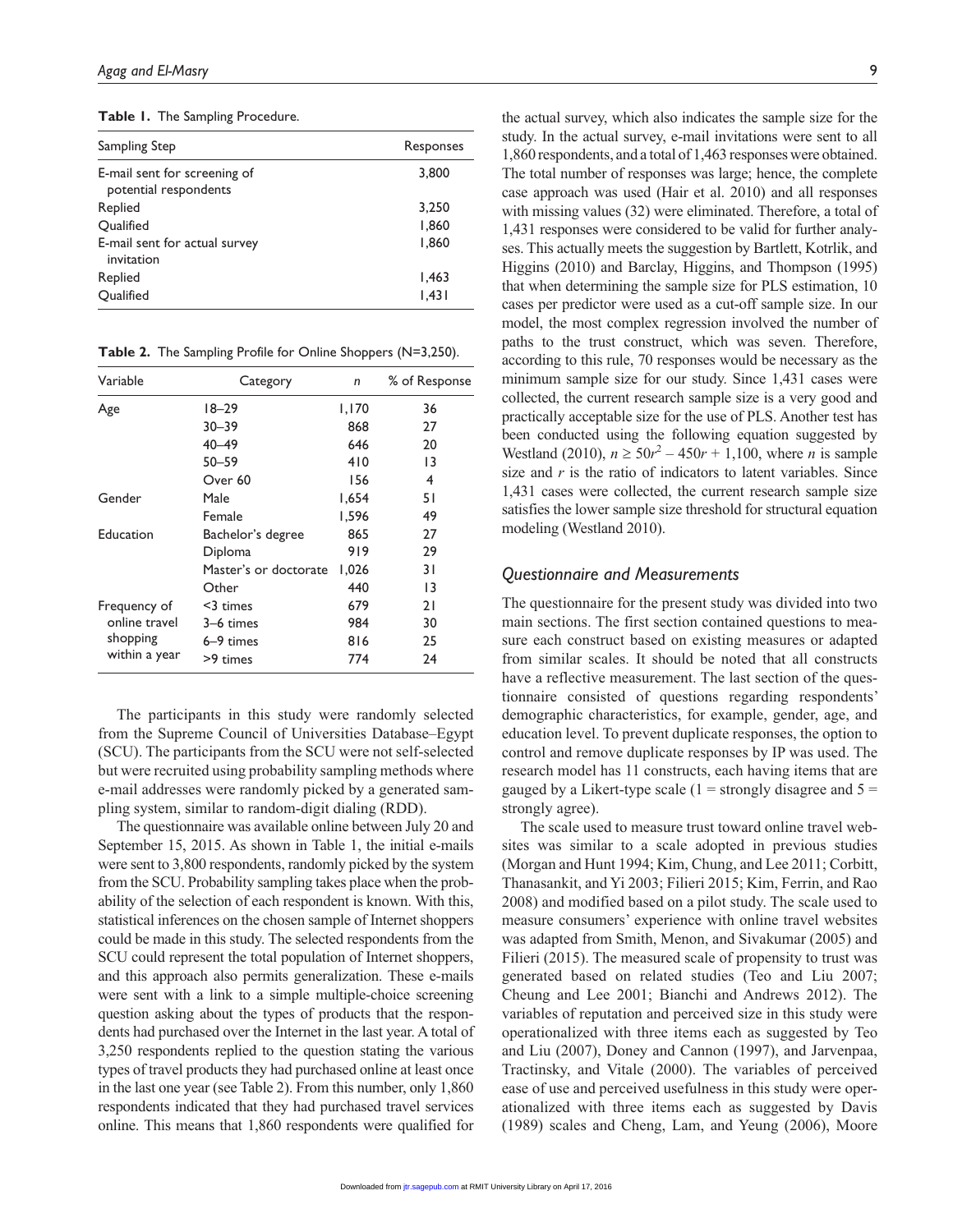and Benbasat (1991), and Castaneda, Munoz-Leiva, and Luque (2007). Perceived usefulness items reflected the consumer's belief that using online travel websites improved his or her travel planning. Perceived ease of use items reflected the ease of using online travel websites, while website quality was measured by a scale used in previous studies of online travel (Filieri 2015; Hsu et al. 2014; Teo, Srivastava, and Jiang 2009). Attitude toward online travel websites in this study was operationalized with three items adapted from Chen and Wells (1999) and Castaneda, Munoz-Leiva, and Luque (2007). For perceived risk, three items were adapted from Amaro and Duarte (2015) and Shim et al. (2001). Finally, intentions to purchase travel online were conceptualized as containing purchase intention and continued interaction. Intentions to purchase travel online were measured by four items borrowed from Kim, Xu, and Gupta (2012), Mukherjee and Nath (2007), Bigne et al. (2010), and Castaneda, Munoz-Leiva, and Luque (2007).

Structural equation modeling (SEM) has been selected over simple regression tools because it tests a series of dependence associations simultaneously (Hair et al. 2010). Partial least squares (PLS-SEM) were applied, and the Warp PLS 3.0 program was used to validate the measures and test the hypotheses. First, PLS minimizes the endogenous variables' residual variances, and it is also an appropriate technique to address multiple relationships at the same time (Hair, Ringle, and Sarstedt 2011; Henseler, Ringle, and Sinkovics 2009). Second, a PLS approach does not require a normal distribution, as opposed to covariance-based approaches, which requires a normal distribution (Henseler, Ringle, and Sarstedt 2012), Finally, PLS is also recommended for testing complex frameworks (e.g., multiple mediators) (Magnusson et al. 2013).

# **Results**

#### *Descriptive Statistics*

A total of 1,431 respondents were surveyed online. Of these 1,431 participants, 920 were men (64.0%) and 511 were women (36.0%). The majority of respondents were aged between 18 and 29 (41.0%) years, had postgraduate education (master's and doctorate) (60.0%), and had engaged in online shopping between three and six times within the previous year (62.0%). Although the percentage of participants with master's and doctorate is high (60% of online travel product shopping population), it actually represents only 26% of the online shoppers. Table 3 shows the respondents' demographics.

The data show that for the most part, these respondents have made online purchases from well-known domestic travel websites, such as Egyptair.com (largest domestic airline), Almrsal.com (largest domestic accommodation and hotel), Cairo360.com (largest domestic transportation), Selaheltelmeez.com (domestic accommodation and hotel), and Agoda.com (domestic accommodation and hotel).

Respondents have also purchased from foreign travel websites predominantly at Booking.com and Tripadvisor.com. Furthermore, the most frequently purchased online travel products by respondents are hotel reservations (41%), air flight tickets (29%), transportation reservations (18%), and a car rental (12%).

#### *Model Assessment*

The evaluation of a conceptual framework using PLS analysis contains two steps. The first step includes the evaluation of the measurement (outer) model. The second step involves the evaluation of the structural (inner).

#### *Measurement Model*

Tests of normality were conducted to satisfy the criterion of multivariate normality, namely, skewness, kurtosis, and Mahalanobis distance statistics (Bagozzi and Yi 1988), for all the constructs (Table 7; see appendix). These indicated no departure from normality. The Cronbach's alpha reliability coefficient was calculated in order to assess the psychometric properties of the constructs (Nunnally and Bernstein 1994).

The first step in evaluating a research model is to present the measurement model results to examine the indicators of internal consistency reliability, convergent validity, and discriminant validity (Hair, Ringle, and Sarstedt 2011).

As shown in Table 4, Cronbach's alpha for all measures exceeds the recommended threshold value of 0.70 (Hair, Ringle, and Sarstedt 2011). Therefore, all measures are robust in terms of their reliability. Henseler, Ringle, and Sinkovics (2009) pointed out that composite reliability is more suitable for PLS-SEM. In our study, the composite reliabilities range from 0.84 to 0.98, which are above the 0.70 cut-off point (Bagozzi and Yi 1988). Finally, all indicator loadings exceed the recommended threshold value of 0.60 (Henseler, Ringle, and Sinkovics 2009).

To assess convergent validity, according to Fornell and Larcker (1981), AVE was calculated for each construct in our proposed model (see Table 4). Since all constructs' AVE are above the 0.50 cut-off, the results support convergent validity.

Discriminant validity is considered in two steps. First, the Fornell and Larcker criterion is used to test whether the square root of a construct's AVE is higher than the correlations between it and any other construct within the model. As shown in Table 5, each construct shares more variance with its own block of indicators than with another latent variable. Second, the factor loading of an item on its associated construct should be greater than the loading of another nonconstruct item on that construct (Chin 2010). The results, presented in Table 6, indicate that all indicators loaded on their own construct more highly than on any other, supporting that the constructs are distinct.

In order to assess potential nonresponse bias, following the method proposed by Armstrong and Overton (1977), we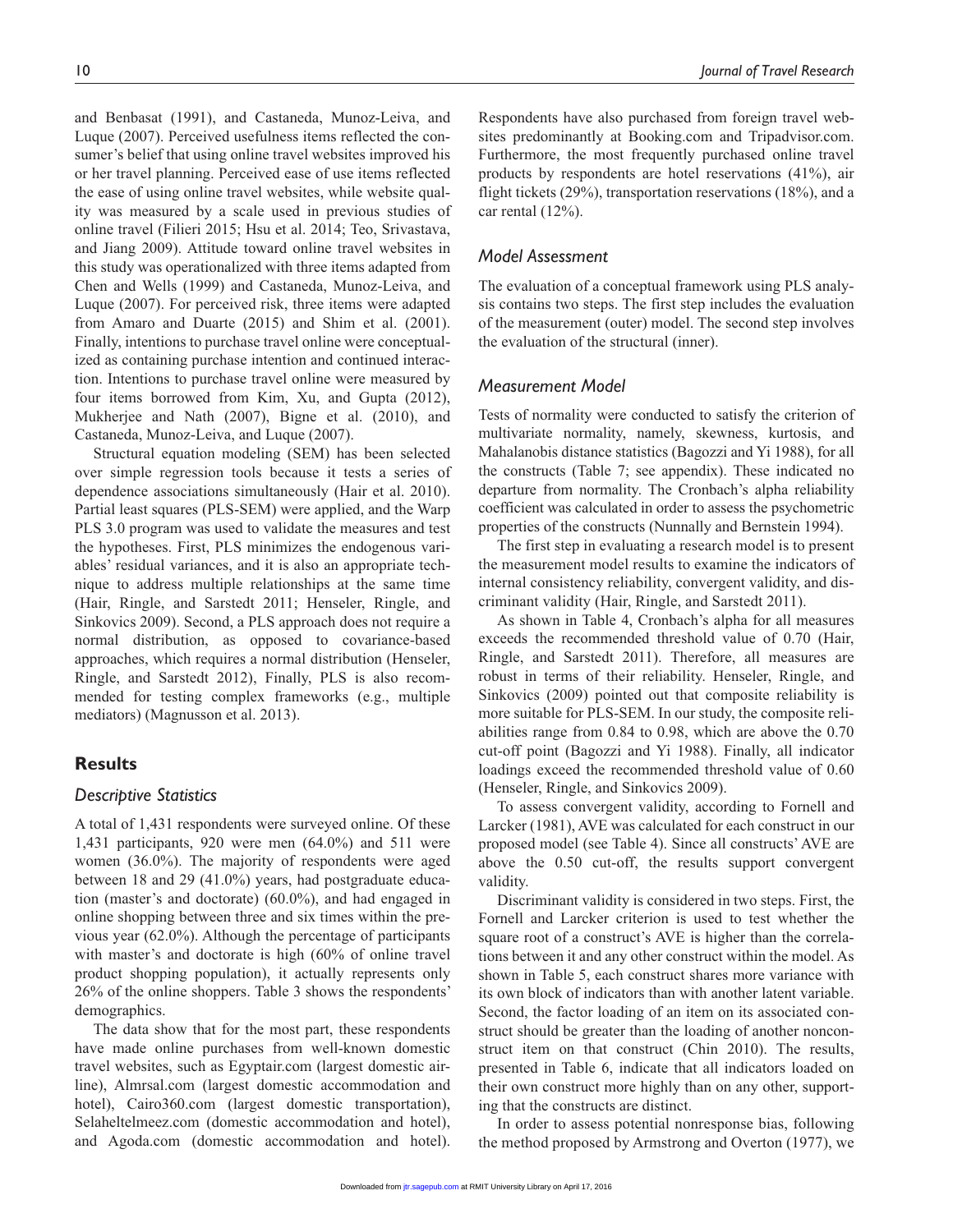| Variable        | Category              | n   | % of Online Travel<br>Shoppers Response | % of Online Shoppers<br>Response |
|-----------------|-----------------------|-----|-----------------------------------------|----------------------------------|
| Age             | $18 - 29$             | 580 | 0.41                                    | 0.18                             |
|                 | $30 - 39$             | 350 | 0.24                                    | 0.11                             |
|                 | $40 - 49$             | 212 | 0.15                                    | 0.07                             |
|                 | $50 - 59$             | 160 | 0.11                                    | 0.05                             |
|                 | Over 60               | 129 | 0.09                                    | 0.04                             |
| Gender          | Male                  | 920 | 0.64                                    | 0.28                             |
|                 | Female                | 511 | 0.36                                    | 0.16                             |
| Education       | Bachelor's degree     | 480 | 0.34                                    | 0.15                             |
|                 | Diploma               | 96  | 0.07                                    | 0.03                             |
|                 | Master's or doctorate | 855 | 0.60                                    | 0.26                             |
|                 | Other                 | 0   | $\qquad \qquad -$                       | $\overline{\phantom{0}}$         |
| Frequency of    | $<$ 3 times           | 210 | 0.15                                    | 0.06                             |
| online travel   | 3-6 times             | 887 | 0.62                                    | 0.27                             |
| shopping within | 6-9 times             | 215 | 0.15                                    | 0.07                             |
| a year          | >9 times              | 119 | 0.08                                    | 0.04                             |

**Table 3.** The Sampling Profile of Online Travel Products (N = 1,431).

tested whether there were significant differences among the early and late respondents. A total of 550 respondents completed the survey during the early stage and 438 completed the survey during the late stage. The chi-square test did not reveal any significant differences between early and late respondents at the 5% significance level. Therefore, the possibility of nonresponse bias was excluded.

A principal components factor analysis was conducted, and the results excluded the potential threat of common methods bias (Podsakoff et al. 2003). The first (largest) factor accounted for 36.42% (the variances explained ranges from 18.05% to 36.42%), and no general factor accounted for more than 50% of variance, indicating that common method bias may not be a serious problem in the data set. In addition, following the method proposed by Liang et al. (2007), the results indicate that the substantive variance of indicators is 0.7, the average method–based variance is 0.006, and all the method factor loadings are not significant. Therefore, we may contend that common method bias may not be a serious problem in the data set.

Multicollinearity tests were performed because of the relatively high correlations among some of the constructs. All constructs had variance inflation factor (VIF) values less than 2.1, which is within the cut-off level of 3.0 (Hair, Ringle, and Sarstedt 2011).

#### *Structural Model Assessment*

Since the measurement model evaluation provided evidence of reliability and validity, the structural model was examined to evaluate the hypothesized relationships among the constructs in the research model (Hair et al. 2013). According to Henseler, Ringle, and Sarstedt (2012) and Hair et al.'s (2013) recommendations, the structural model proposed in the current study was evaluated with several measures,

The model explains 79% of variance for perceived website trust, 37% of variance for consumer attitude, 53% of variance for perceived risk, and 59% of variance for intentions to purchase travel online. To test hypotheses 1–13, the structural equation model was tested in Figure 2. The global fit indicators were acceptable,  $APC = 0.182$  (P < 0.001),  $ARS = 0.784 (P < 0.001)$ ,  $AARS = 0.719 (P < 0.001)$ ,  $AVIF = 2.629$ , and  $GOF = 0.708$ . The results show that all hypothesized relationships are supported except hypotheses 1, 4, and 11.

Based on the results, the strongest predictors of perceived website trust were: perceived ease of use ( $\beta$  = 0.61, P < 0.001), website quality ( $\beta$  = 0.48, P < 0.001), website reputation ( $\beta$  = 0.42, P < 0.001), and perceived usefulness ( $\beta$  = 0.39,  $P < 0.001$ ). Contrary to our predictions, consumer experience and proficiency ( $\beta$  = 0.08, P < nonsignificant) and website size ( $\beta = 0.08$ , P < nonsignificant) did not exhibit a significant predictive power in their relationship with the dependent variable (website trust); thus, the results support hypotheses 2, 3, 5, 6, and 7, while hypotheses 1 and 4 are rejected.

Findings also show that website trust is a significant and strong predictor of consumer attitude ( $\beta = 0.51$ , P < 0.001), perceived risk ( $\beta = -0.74$ ,  $P < 0.001$ ), and intentions to purchase ( $\beta$  = 0.04, P < 0.05). Finally, the influence of attitude on intention to purchase travel online ( $\beta = 0.69$ ,  $P < 0.001$ ) and perceived risk on intention to purchase ( $\beta = -0.43$ , P < 0.001) is found to be strong and highly significant, while perceived risk ( $β = 0.06$ ,  $P <$  nonsignificant) has no influence on attitude; thus, hypotheses 9, 10, 12, and 13 are accepted, while hypothesis 11 is rejected.

To check for the mediating indirect effects of the variables on consumer intentions to purchase travel online through trust, perceived risk, and attitude, a separate analysis was performed based on Baron and Kenny's (1986) procedure. The results revealed that the influence of user experience,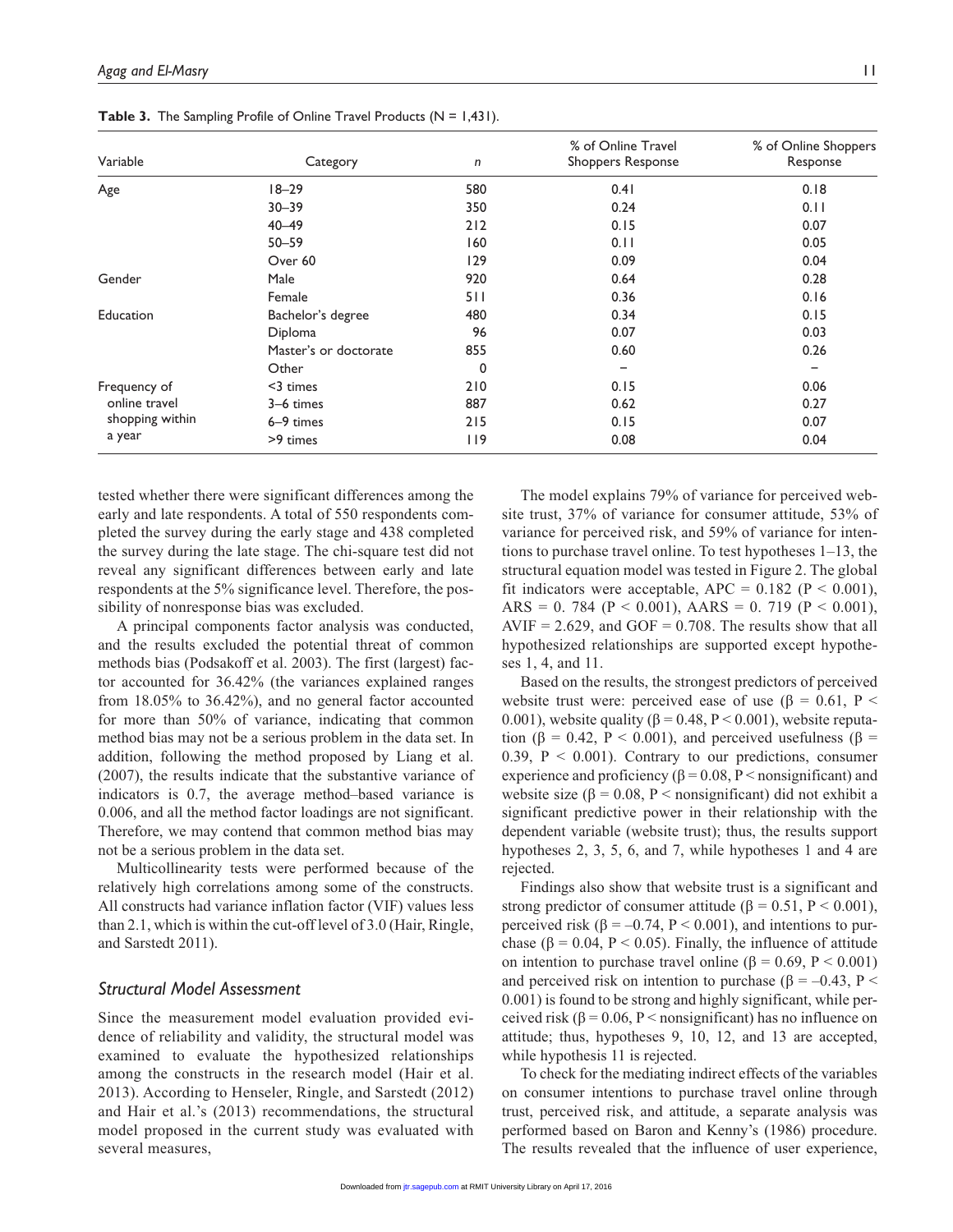| Construct Indicators  | Indicator<br>Loadings | Composite<br>Reliability | Cronbach's<br>Alpha | Average Variance<br>Extracted (AVE) |
|-----------------------|-----------------------|--------------------------|---------------------|-------------------------------------|
| Intention to purchase |                       | 0.92                     | 0.89                | 0.64                                |
| travel online         |                       |                          |                     |                                     |
| <b>INTI</b>           | 0.94                  |                          |                     |                                     |
| INT <sub>2</sub>      | 0.97                  |                          |                     |                                     |
| INT3                  | 0.92                  |                          |                     |                                     |
| INT <sub>4</sub>      | 0.89                  |                          |                     |                                     |
| Attitude              |                       | 0.87                     | 0.83                | 0.68                                |
| <b>ATTI</b>           | 0.96                  |                          |                     |                                     |
| ATT <sub>2</sub>      | 0.89                  |                          |                     |                                     |
| ATT3                  | 0.93                  |                          |                     |                                     |
| Perceived risk        |                       | 0.94                     | 0.91                | 0.59                                |
| <b>RSKI</b>           | 0.91                  |                          |                     |                                     |
| RSK <sub>2</sub>      | 0.95                  |                          |                     |                                     |
| RSK3                  | 0.88                  |                          |                     |                                     |
| Website trust         |                       | 0.89                     | 0.83                | 0.63                                |
| <b>TRUI</b>           | 0.89                  |                          |                     |                                     |
| TRU <sub>2</sub>      | 0.84                  |                          |                     |                                     |
| TRU3                  | 0.93                  |                          |                     |                                     |
| TRU4                  | 0.91                  |                          |                     |                                     |
|                       |                       | 0.96                     | 0.94                | 0.51                                |
| Consumer experience   | 0.94                  |                          |                     |                                     |
| <b>EXPI</b>           | 0.97                  |                          |                     |                                     |
| EXP <sub>2</sub>      |                       |                          |                     |                                     |
| EXP3                  | 0.93                  |                          |                     |                                     |
| Propensity to trust   |                       | 0.91                     | 0.85                | 0.64                                |
| <b>PRTI</b>           | 0.90                  |                          |                     |                                     |
| PRT <sub>2</sub>      | 0.94                  |                          |                     |                                     |
| PRT3                  | 0.87                  |                          |                     |                                     |
| Reputation            |                       | 0.93                     | 0.91                | 0.67                                |
| <b>REPI</b>           | 0.84                  |                          |                     |                                     |
| REP <sub>2</sub>      | 0.87                  |                          |                     |                                     |
| REP3                  | 0.91                  |                          |                     |                                     |
| Perceived size        |                       | 0.97                     | 0.94                | 0.73                                |
| <b>SIZI</b>           | 0.94                  |                          |                     |                                     |
| SIZ2                  | 0.97                  |                          |                     |                                     |
| SIZ3                  | 0.89                  |                          |                     |                                     |
| Perceived ease of use |                       | 0.93                     | 0.91                | 0.62                                |
| <b>PEU1</b>           | 0.93                  |                          |                     |                                     |
| PEU <sub>2</sub>      | 0.91                  |                          |                     |                                     |
| PEU3                  | 0.96                  |                          |                     |                                     |
| Perceived usefulness  |                       | 0.87                     | 0.83                | 0.58                                |
| <b>PUSI</b>           | 0.94                  |                          |                     |                                     |
| PUS <sub>2</sub>      | 0.92                  |                          |                     |                                     |
| PUS3                  | 0.97                  |                          |                     |                                     |
| Website quality       |                       | 0.89                     | 0.82                | 0.67                                |
| Qull                  | 0.87                  |                          |                     |                                     |
| Qul2                  | 0.89                  |                          |                     |                                     |
| Qul3                  | 0.93                  |                          |                     |                                     |
| Qul4                  | 0.91                  |                          |                     |                                     |
|                       |                       |                          |                     |                                     |

reputation, and website quality on intention to purchase travel online are completely mediated through trust, perceived risk and attitude, and the influences of propensity to trust, perceived ease of use, website size, and perceived usefulness are partially mediated. Attitude and perceived risk completely mediates the impact of website trust on consumer intention to purchase travel online.

Furthermore, the Cohen (1988) effect size  $\hat{f}$ , defined as "the degree to which the phenomenon is present in the population," was used to further examine the substantive effect of the research model. Cohen (1988) suggested 0.02, 0.15, and 0.35 as operational definitions of small, medium, and large effect sizes, respectively. Thus, our model suggested that both website trust  $(f^2 = 0.71)$  and intentions to purchase travel online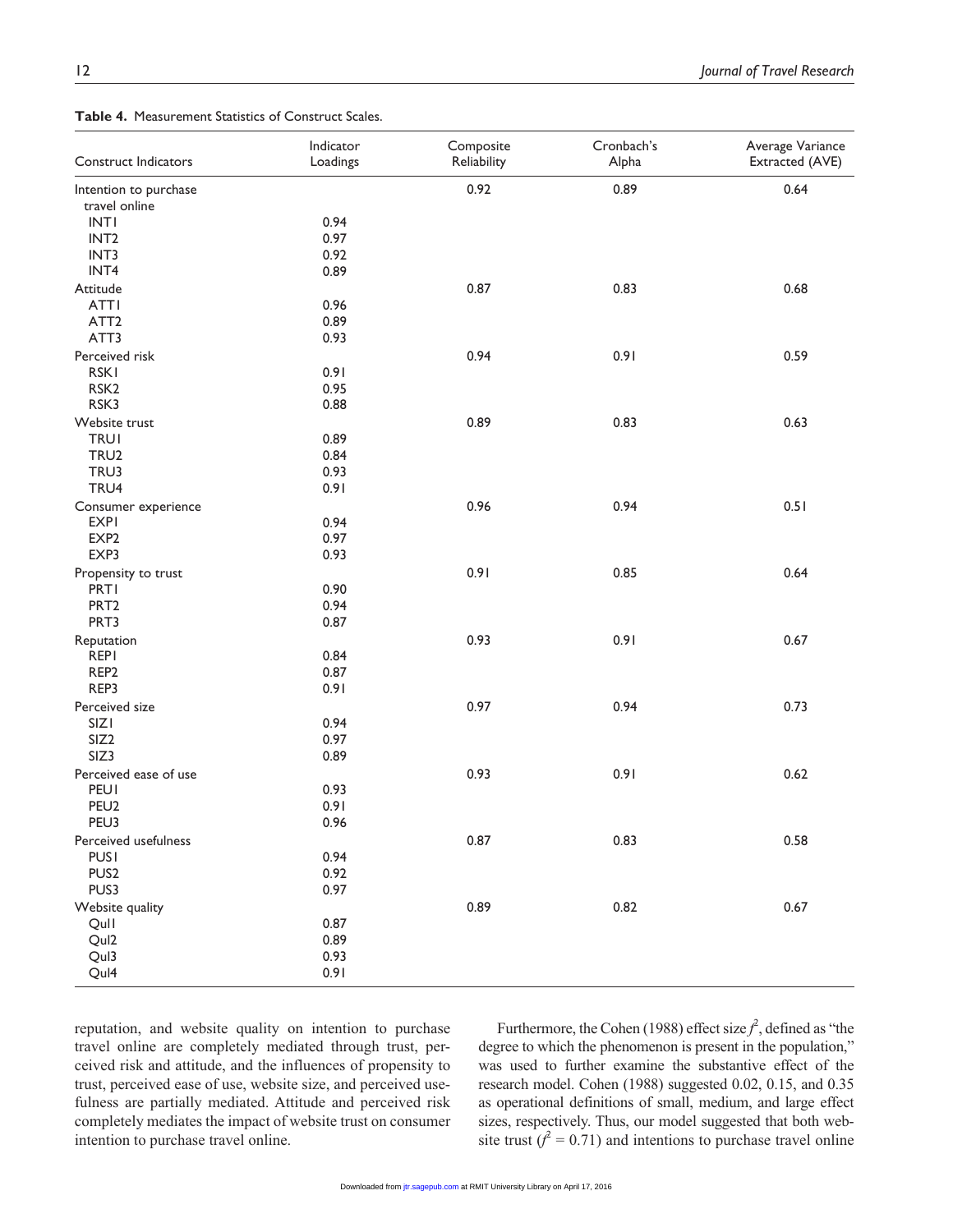|            |            | Correlations and Square Roots of AVEs |            |            |            |            |            |         |         |            |         |  |  |
|------------|------------|---------------------------------------|------------|------------|------------|------------|------------|---------|---------|------------|---------|--|--|
| Construct  | <b>INT</b> | <b>ATT</b>                            | <b>RSK</b> | <b>TRU</b> | <b>EXP</b> | <b>PRT</b> | <b>REP</b> | SIZ     | PEU     | <b>PUS</b> | QUL     |  |  |
| <b>INT</b> | (0.818)    |                                       |            |            |            |            |            |         |         |            |         |  |  |
| <b>ATT</b> | 0.562      | (0.871)                               |            |            |            |            |            |         |         |            |         |  |  |
| <b>RSK</b> | 0.410      | 0.792                                 | (0.794)    |            |            |            |            |         |         |            |         |  |  |
| <b>TRU</b> | 0.392      | 0.621                                 | 0.721      | (0.796)    |            |            |            |         |         |            |         |  |  |
| <b>EXP</b> | 0.405      | 0.700                                 | 0.602      | 0.719      | (0.874)    |            |            |         |         |            |         |  |  |
| <b>PRT</b> | 0.491      | 0.740                                 | 0.761      | 0.758      | 0.802      | (0.791)    |            |         |         |            |         |  |  |
| <b>REP</b> | 0.392      | 0.593                                 | 0.580      | 0.582      | 0.727      | 0.694      | (0.893)    |         |         |            |         |  |  |
| SIZ        | 0.529      | 0.568                                 | 0.647      | 0.497      | 0.604      | 0.506      | 0.648      | (0.748) |         |            |         |  |  |
| PEU        | 0.360      | 0.703                                 | 0.629      | 0.594      | 0.527      | 0.475      | 0.470      | 0.594   | (0.709) |            |         |  |  |
| <b>PUS</b> | 0.293      | 0.497                                 | 0.491      | 0.603      | 0.490      | 0.751      | 0.718      | 0.430   | 0.641   | (0.837)    |         |  |  |
| <b>OUL</b> | 0.419      | 0.620                                 | 0.473      | 0.594      | 0.603      | 0.619      | 0.493      | 0.643   | 0.590   | 0.783      | (0.680) |  |  |

**Table 5.** Discriminant Validity of the Constructs.

Note: Bolded items are factor loadings. INT = Intentions to purchase; ATT = Attitude; RSK = Perceived risk; TRU = Trust; EXP = User experience; PRT = Propensity to trust; REP = Reputation; SIZ = Perceived size; PEU = Perceived ease of use; PUS = Perceived usefulness; QUL = Website quality.

 $(f^2 = 0.58)$  have large effect sizes whereas perceived risk  $(f^2 = 0.58)$ 0.24) and attitude  $(f^2 = 0.27)$  have medium effect sizes.

The study tests the predictive validity of the structural model following the Stone–Geisser  $Q^2$ . According to Roldán and Sánchez-Franco (2012), in order to examine the predictive validity of the research model, the cross-validated construct redundancy Q<sup>2</sup> is necessary. A Q<sup>2</sup> greater than 0 implies that the model has predictive validity. In the main PLS model,  $Q^2$  is 0.69 for website trust, 0.51 for attitude, 0.46 for perceived risk and 0.62 for consumer intention to purchase travel online that is positive and hence satisfies this condition.

# **Discussion and Conclusions**

# *Discussion of Findings*

The aim of this study was to propose and empirically test a comprehensive model of antecedents and consequences of consumer's trust toward online travel websites. Seven factors are proposed for building consumer trust toward online travel websites: consumer experience, propensity to trust, reputation, perceived size, ease of use, perceived usefulness, and website quality. Perceived risk, attitude, and intention to purchase travel online act as consequences to website trust. Findings from Internet users ( $N = 1,431$ ) indicated that perceived ease of use, website quality, website reputation, and perceived usefulness are key indicators for building website trust. Trust is a key performance indicator for online travel organizations that influences perceived risk, attitude, and consumer intentions to purchase travel online.

Overall, the results provide support for the proposed model of consumer trust toward online travel websites. As expected, characteristics of both consumers (propensity to trust), online vendors (perceived reputation), and website (ease of use, perceived usefulness, and website quality) are found to be determinants of consumer trust toward online travel websites.

In terms of the antecedents of website trust, the SEM results show that propensity to trust has significant influence on website trust but consumer experience is not related to website trust; the findings highlight a positive relationship that is consistent with previous studies (e.g., Gefen 2000; Teo and Liu 2007; Beldad, de Jong, and Steehouder 2010). It was found that the level of consumer experience in terms of using online travel websites was not a significant predictor of trust toward online travel websites. This means that trust toward online travel websites will be almost the same between experienced and inexperienced consumers. However, on average, consumers with more experience with online travel websites will tend to trust online travel websites less than novice consumers.

The findings of this study revealed that perceived reputation is positively related to website trust but perceived website size is not related to website trust. One possible explanation for the lack of support for the relationship between perceived website size and website trust could be that the perceived size of website does not affect consumers' trust toward website as heavily as the perceived size of a physical store does. Online provider size is less easily perceived on the website than a physical store size. In the traditional business, consumers can easily assess an organization size themselves by its presence. But in the online environment, it is hard to assess the online vendor size through its website. Therefore, customers may not care much regarding the online vendor size. Furthermore, recognizing perceived reputation as a driver of website trust validates Yang et al. (2015) and Teo and Liu (2007) and Hsu et al. (2014) findings in online context.

The results also indicate that perceived ease of use and perceived usefulness are two relevant antecedents in order to form a website trust. Therefore, the TAM holds true for Egypt (i.e., a culture that is high in uncertainty avoidance, power distance, and masculinity and low in individualism). Prior studies have indicated concern regarding the applicability of the TAM in a culture that is high in uncertainty avoidance, power distance, and masculinity (McCoy, Galletta, and King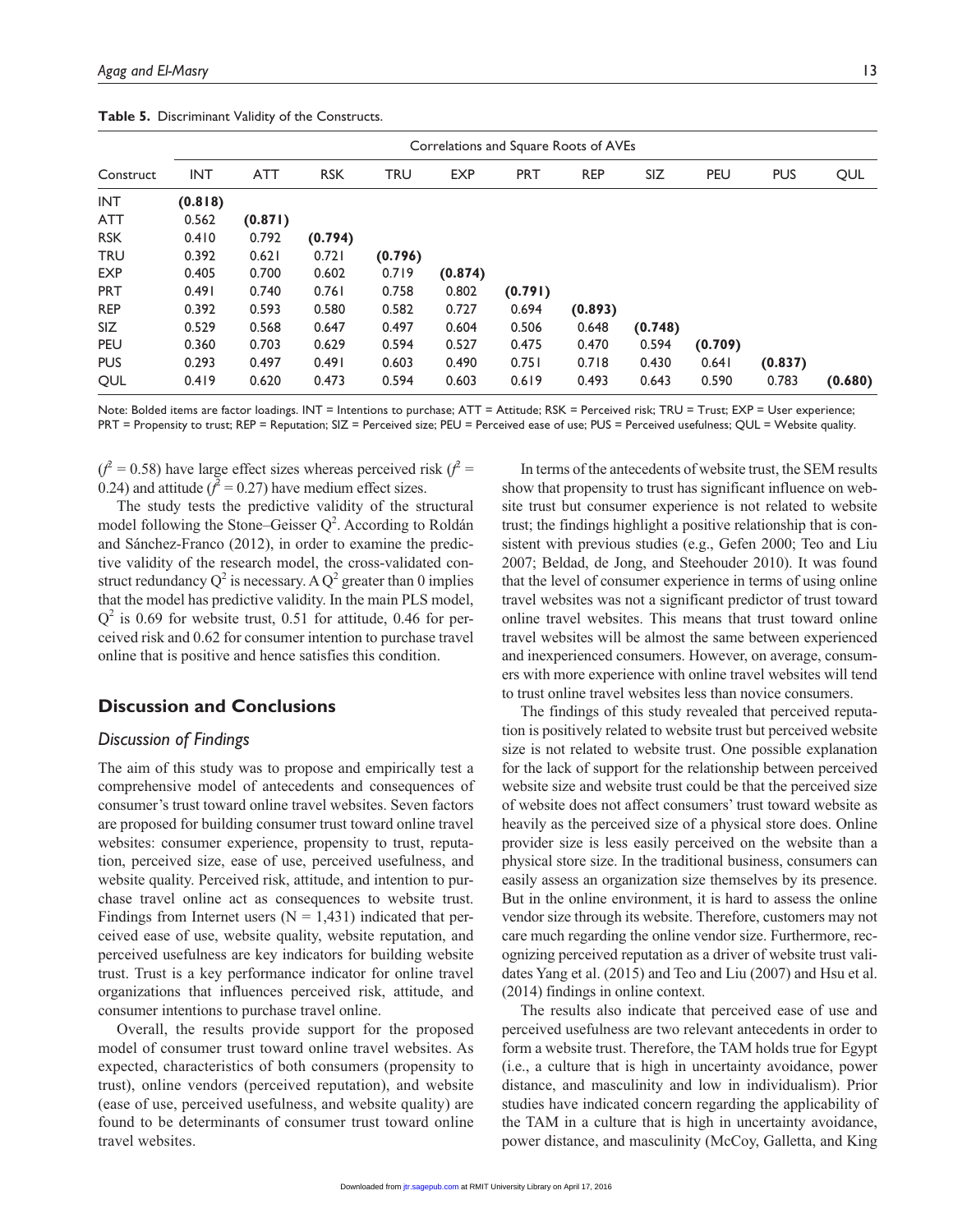**Table 6.** Loadings and Cross-Loadings of Measurement Items.

| <b>ITEMS</b>     | <b>INT</b> | <b>ATT</b> | <b>RSK</b> | <b>TRU</b> | <b>EXP</b> | <b>PRT</b> | <b>REP</b> | SIZ   | PEU   | <b>PUS</b> | <b>OUL</b> | P Value |
|------------------|------------|------------|------------|------------|------------|------------|------------|-------|-------|------------|------------|---------|
| <b>INTI</b>      | 0.892      | 0.314      | 0.286      | 0.252      | 0.109      | 0.347      | 0.188      | 0.399 | 0.167 | 0.042      | 0.208      | < 0.001 |
| INT <sub>2</sub> | 0.973      | 0.121      | 0.225      | 0.353      | 0.131      | 0.134      | 0.519      | 0.211 | 0.261 | 0.391      | 0.142      | < 0.001 |
| INT3             | 0.860      | 0.233      | 0.033      | 0.103      | 0.231      | 0.314      | 0.304      | 0.262 | 0.514 | 0.221      | 0.528      | < 0.001 |
| INT4             | 0.881      | 0.229      | 0.225      | 0.441      | 0.347      | 0.351      | 0.511      | 0.038 | 0.387 | 0.251      | 0.199      | < 0.001 |
| <b>ATTI</b>      | 0.209      | 0.836      | 0.229      | 0.422      | 0.259      | 0.246      | 0.146      | 0.211 | 0.223 | 0.617      | 0.315      | < 0.001 |
| ATT <sub>2</sub> | 0.217      | 0.919      | 0.282      | 0.118      | 0.438      | 0.219      | 0.347      | 0.281 | 0.389 | 0.528      | 0.241      | < 0.001 |
| ATT3             | 0.104      | 0.874      | 0.415      | 0.336      | 0.236      | 0.338      | 0.411      | 0.389 | 0.418 | 0.515      | 0.321      | < 0.001 |
| <b>RSKI</b>      | 0.211      | 0.201      | 0.934      | 0.245      | 0.319      | 0.393      | 0.548      | 0.148 | 0.558 | 0.305      | 0.646      | < 0.001 |
| RSK <sub>2</sub> | $-0.109$   | 0.414      | 0.835      | 0.201      | 0.519      | 0.518      | 0.244      | 0.269 | 0.059 | 0.544      | 0.148      | < 0.001 |
| RSK3             | $-0.223$   | 0.014      | 0.843      | 0.392      | 0.447      | 0.542      | 0.487      | 0.118 | 0.422 | 0.221      | 0.315      | < 0.001 |
| <b>TRUI</b>      | 0.092      | 0.192      | 0.136      | 0.951      | 0.315      | 0.237      | 0.351      | 0.114 | 0.478 | 0.223      | 0.262      | < 0.001 |
| TRU <sub>2</sub> | 0.028      | 0.104      | 0.038      | 0.844      | 0.231      | 0.321      | 0.418      | 0.317 | 0.353 | 0.452      | 0.193      | < 0.001 |
| TRU3             | $-0.549$   | 0.234      | 0.432      | 0.974      | 0.219      | 0.218      | 0.143      | 0.114 | 0.132 | 0.627      | 0.111      | < 0.001 |
| TRU4             | 0.338      | 0.149      | 0.331      | 0.812      | 0.128      | 0.224      | 0.143      | 0.241 | 0.234 | 0.315      | 0.411      | < 0.001 |
| <b>EXPI</b>      | 0.136      | 0.312      | 0.221      | 0.214      | 0.816      | 0.118      | 0.349      | 0.313 | 0.341 | 0.147      | 0.293      | < 0.001 |
| EXP <sub>2</sub> | 0.383      | 0.331      | 0.421      | 0.639      | 0.835      | 0.456      | 0.292      | 0.553 | 0.171 | 0.338      | 0.451      | < 0.001 |
| EXP3             | 0.294      | 0.341      | 0.234      | 0.321      | 0.816      | 0.254      | 0.118      | 0.214 | 0.451 | 0.493      | 0.607      | < 0.001 |
| PRTI             | 0.224      | 0.384      | 0.485      | 0.352      | 0.321      | 0.912      | 0.519      | 0.244 | 0.317 | 0.324      | 0.251      | < 0.001 |
| PRT <sub>2</sub> | 0.206      | $-0.314$   | 0.126      | 0.312      | 0.016      | 0.957      | 0.608      | 0.212 | 0.517 | 0.324      | 0.218      | < 0.001 |
| PRT3             | $-0.311$   | 0.121      | 0.215      | 0.353      | 0.419      | 0.934      | 0.359      | 0.451 | 0.232 | 0.231      | 0.242      | < 0.001 |
| <b>REPI</b>      | 0.204      | $-0.123$   | 0.233      | $-0.153$   | 0.221      | 0.214      | 0.874      | 0.362 | 0.434 | 0.431      | 0.528      | < 0.001 |
| REP <sub>2</sub> | 0.221      | 0.239      | 0.215      | 0.241      | 0.317      | 0.081      | 0.851      | 0.048 | 0.437 | 0.231      | 0.249      | < 0.001 |
| REP3             | $-0.029$   | 0.226      | 0.229      | 0.412      | 0.219      | 0.254      | 0.816      | 0.511 | 0.323 | 0.457      | 0.315      | < 0.001 |
| <b>SIZI</b>      | 0.217      | 0.139      | 0.432      | 0.338      | 0.108      | 0.349      | 0.147      | 0.861 | 0.389 | 0.548      | 0.221      | < 0.001 |
| SIZ <sub>2</sub> | 0.304      | 0.224      | 0.255      | 0.336      | 0.236      | 0.118      | 0.011      | 0.889 | 0.218 | 0.543      | 0.231      | < 0.001 |
| SIZ3             | 0.124      | 0.221      | $-0.244$   | 0.214      | 0.319      | 0.493      | 0.348      | 0.878 | 0.458 | 0.105      | 0.446      | < 0.001 |
| <b>PEU1</b>      | $-0.149$   | $-0.234$   | 0.325      | $-0.101$   | 0.229      | 0.358      | 0.244      | 0.409 | 0.829 | 0.324      | 0.138      | < 0.001 |
| PEU <sub>2</sub> | $-0.243$   | 0.024      | 0.143      | 0.442      | 0.267      | 0.446      | 0.217      | 0.078 | 0.922 | 0.221      | 0.471      | < 0.001 |
| PEU3             | 0.092      | $-0.232$   | 0.546      | 0.331      | 0.125      | 0.237      | 0.291      | 0.284 | 0.878 | 0.228      | 0.025      | < 0.001 |
| <b>PUSI</b>      | 0.038      | 0.224      | 0.248      | 0.304      | 0.201      | 0.521      | 0.148      | 0.127 | 0.153 | 0.852      | 0.523      | < 0.001 |
| PUS <sub>2</sub> | 0.329      | $-0.284$   | 0.402      | 0.314      | 0.239      | 0.348      | 0.133      | 0.154 | 0.392 | 0.917      | 0.157      | < 0.001 |
| PUS3             | 0.318      | 0.129      | 0.341      | 0.123      | 0.148      | 0.234      | 0.273      | 0.431 | 0.294 | 0.915      | 0.421      | < 0.001 |
| <b>QULI</b>      | 0.416      | 0.252      | $-0.251$   | 0.214      | 0.416      | 0.218      | 0.339      | 0.513 | 0.141 | 0.127      | 0.893      | < 0.001 |
| QUL <sub>2</sub> | 0.183      | 0.321      | 0.361      | 0.139      | 0.135      | 0.246      | 0.232      | 0.443 | 0.501 | 0.328      | 0.821      | < 0.001 |
| QUL3             | 0.224      | 0.321      | 0.284      | 0.321      | 0.416      | 0.384      | 0.118      | 0.214 | 0.518 | 0.603      | 0.917      | < 0.001 |
| QUL4             | 0.234      | 0.183      | 0.405      | 0.272      | 0.621      | 0.112      | 0.339      | 0.254 | 0.137 | 0.174      | 0.819      | < 0.001 |

Note: INT = Intentions to purchase; ATT = Attitude; RSK = Perceived risk; TRU= Trust; EXP = User experience; PRT= Propensity to trust; REP = Reputation; SIZ = Perceived size; PEU= Perceived ease of use; PUS = Perceived usefulness; QUL = Website quality.

2007; Straub, Keil, and Brenner 1997). However, the current study results reveal useful insights regarding the applicability and generalizability of TAM in a culture that is high in uncertainty avoidance, power distance, and masculinity. The results of this study are consistent with Adams, Nelson, and Todd (1992), which pointed out that PEU plays a critical role in the early adaption stages. Perceived website quality emerged as a strong predictor of website trust. Therefore, the higher the perceived quality of online travel website, the more users will trust in online travel website. Therefore, the current study shows that website quality is an important predictor of trust toward online travel websites, which is consistent with previous studies (e.g., Filieri 2015; Kim, Chung, and Lee 2011; Wang et al. 2015).

Results regarding consequences of website trust are consistent with the findings of Teo and Liu (2007), Jarvenpaa, Tractinsky, and Vitale (2000), and Amaro and Duarte (2015). The findings of this study acknowledge that trustworthy relations between the consumer and online travel provider have a significant and positive effect on customer attitude toward online travel websites and between consumers' attitude and their intention to purchase travel online. Consumers' attitude toward online travel websites is the most relevant determinant of intentions to purchase travel online. The results of this study are consistent with Amaro and Duarte (2015), which pointed out that consumers' attitude is the most relevant determinant of consumers' intentions to purchase travel online. Finally, website trust reduces consumers' perceived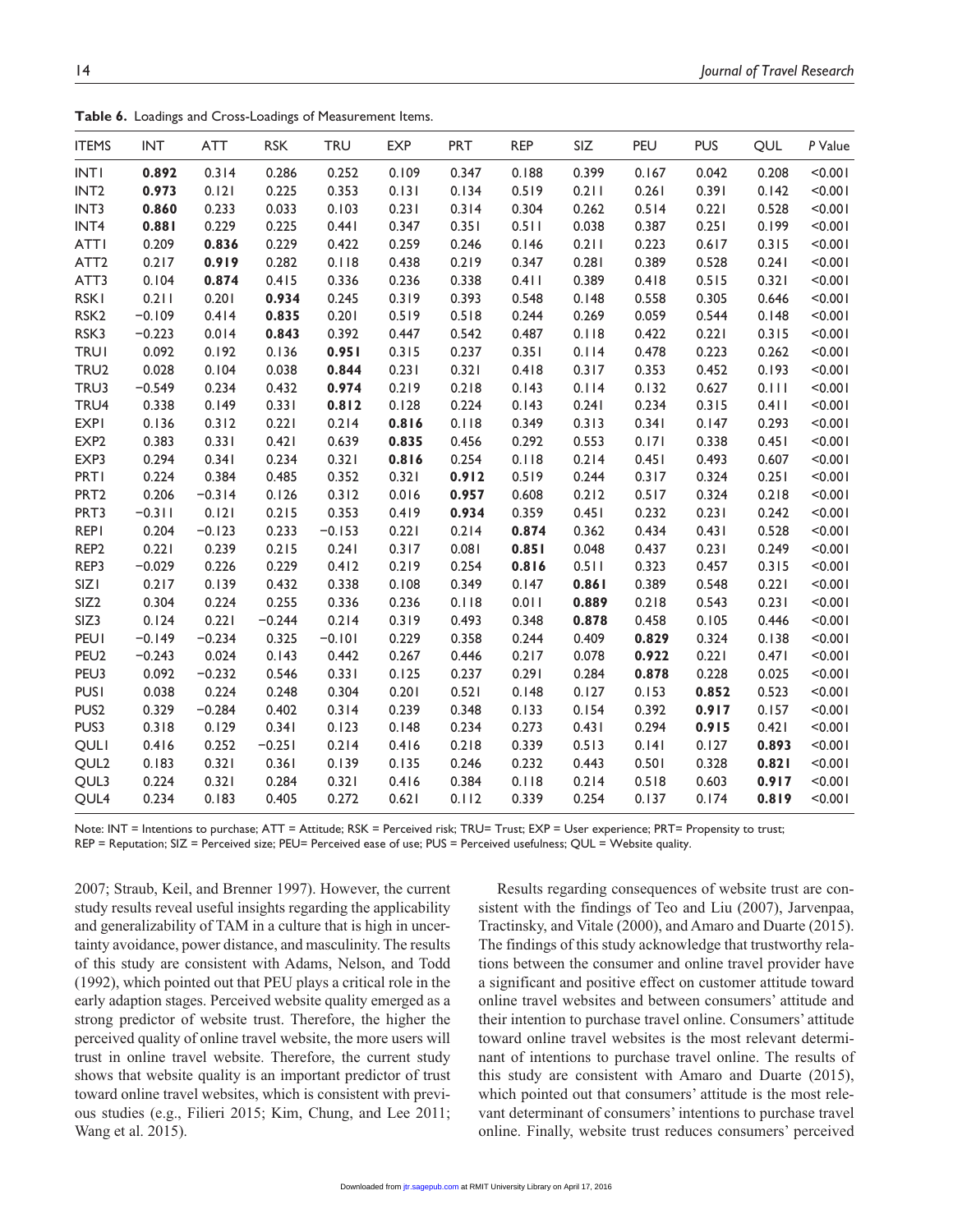

**Figure 2.** Partial least squares analysis results. Note: The asterisks represent the level of significance of the coefficient. \*0.05; \*\*0.01; \*\*\*0.001.

risk associated with purchasing travel online. Although perceived risk has no influence on consumer attitude toward online travel websites, since it has a negative influence on consumer intentions to purchase travel online, it may discourage consumers from purchasing. The TRA is confirmed by the results of the current study, which revealed that customers' trust toward online travel websites is significantly positively related to their attitude toward the online travel websites, and consumers' attitude is positively related with customers' intentions to purchase travel online. This result is consistent with prior empirical studies (e.g., Teo and Liu 2007; Amaro and Duarte 2015; Jarvenpaa, Tractinsky, and Vitale 2000).

#### *Managerial Implications*

Trust has become a top concern for online travel websites as evidenced by prior studies (Kim, Chung, and Lee 2011; Ayeh, Au, and Law 2013a). This study was couched on the premise that prior studies have largely ignored the factors leading to consumers' trust toward online travel websites as well as the consequences of consumers' trust toward online travel websites, especially in a developing country. As such, a strong empirical inquiry on analyzing the antecedents and consequences of customers' trust toward online travel websites as identified by the literature was needed. The present study's findings have revealed some important implications for online travel providers and academic researchers as well as

making a significant contribution to the body of knowledge in a number of different ways.

The results of this research have relevant practical implications for marketing practitioners and managers who design strategic plans and implement tools to improve the performance of online travel shopping websites.

First, knowledge of the antecedents and consequences of consumer trust and the influence of these factors on intentions to purchase travel online are useful for managers who should develop strategies and actions aimed at increasing the consumer trust in their websites and, consequently, the consumers' intentions to purchase travel online. The current study has provided empirical validation of a model that can help online travel providers to understand the antecedents and consequences of trust toward online travel websites. Perceived ease of use and perceived usefulness emerged as crucial success factors for building trust toward online travel websites and consequently, attitude and intentions to purchase travel online; therefore, actions can be taken by managers to increase perceived ease of use and perceived usefulness. Online travel providers can utilize the advances of technology to facilitate convenience in selling travel online. For instance, online travel providers can provide apps for mobile devices to purchase travel.

Second, our study findings have important implications for international marketers who want to target the Egyptian market. Our study reveals that PEU plays a critical role in influencing consumer trust toward online travel websites. In other words, Egyptian consumers are likely to be more worried about their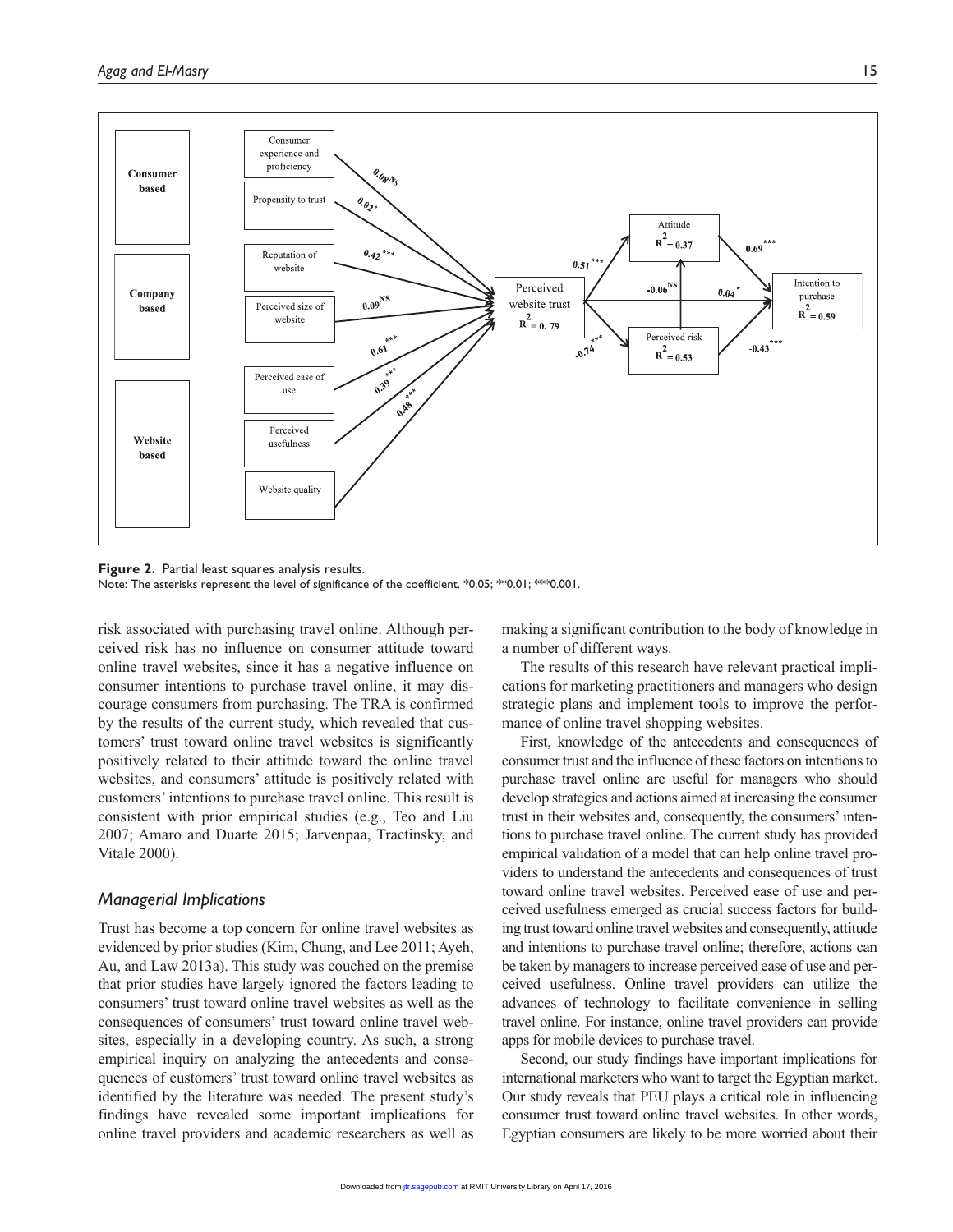ability to use the website than the online travel shopping benefits when making decisions about e-commerce adaption.

Third, another recommendation for online travel providers to keep high levels of trust would be to improve technical features such as service quality, information quality, and service quality. For instance, online travel providers can provide consumers with information systems with safe payment mechanism, privacy protection mechanism, and high transmission quality. Furthermore, online travel providers should encourage consumers to enter their personal information to utilize customized and personalized services. In addition, online travel providers can increase their websites' reputation through publicity and advertising.

Finally, this study revealed that consumers' attitude toward online travel websites is the most relevant determinant of consumers' intention to purchase online. Thus, online travel providers need to pay attention to the aspects that build a favorable attitude. The current study evidenced some of those aspects, for example, trust. Perceived risk influences consumer intentions to purchase online, and actions can be taken by online travel providers to reduce the perceived risk through, for instance, a strong website reputation, providing fulfilling transactions, providing consumers with information about consumer rights and money-back guarantees, and using security approval symbols.

#### *Theoretical Implications*

The findings of this study contribute to the literature by expanding the extant literature on online trust by assessing the drivers and outcomes of trust toward online travel websites in an emerging Middle East context. These results are important because they empirically test theories predominantly developed in developed countries, in the context of a vigorous emerging Middle East marketplace, which increasingly attracts international marketers who want to target the Egyptian market. Therefore, the theoretical implications of this study are that consumer trust toward online travel

websites depends on three main drivers: **(**1) those related to consumers' experience and proficiency and propensity to trust; (2) those related to the reputation of the website and the perceived size of the website; and (3) those related to the perceived ease of use, perceived usefulness, and website quality. Furthermore, previous studies have often not adequately distinguished between consumer trust, attitude, and perceived risk and concomitantly have not understood their relationships with each other or how they influence purchase intentions. Therefore, distinguishing between these concepts both empirically and conceptually will provide important insights into their distinct roles in the online context.

# *Limitations and Future Research Directions*

Like any other study, ours is bound by certain limitations that also provide fertile grounds for further research. First, this study employed a convenience sample. Although being a strong sample in terms of diversity and size, generalizations of the results must be made with caution. Therefore, future studies can use random sampling of general consumers. Second, this study did not consider cross-cultural issues; any comparative study of developed and developing countries would make a worthwhile contribution to the body of knowledge. Third, another limitation of the current study is related to online travel purchase definition. In this study, online travel purchase definition is a little broad; therefore, the results maybe not suitable to all online travel product categories. Therefore, future studies should examine the validity of the proposed model on a specific travel product or service. Fourth, the variables of this study have been measures at a single point of time. Thus, future studies should use longitudinal analysis in order to validate the proposed model. Finally, although the antecedents of consumer trust toward online travel websites explained a substantial amount of its variance, there are some other important dimensions that have not been included in the research model, representing opportunities for further research (e.g., consumers' satisfaction with previous experience and perceived source credibility).

# **Appendix**

**Table 7.** Descriptive Statistics and Normality Tests of the Constructs in the Model.

| <b>Statistics</b>                                                                                   | Mean | SD    | Corrected<br>Correlation<br>Item-Total | Skewness | Kurtosis | Supporting Literature                                                         |
|-----------------------------------------------------------------------------------------------------|------|-------|----------------------------------------|----------|----------|-------------------------------------------------------------------------------|
| Intentions to purchase travel online (INT)                                                          |      |       |                                        |          |          |                                                                               |
| My willingness to purchase a travel product from this website is high<br>(INTI).                    | 3.8  | 0.837 | 0.670                                  | $-0.758$ | 0.630    | Kim, Xu, and Gupta (2012); Mukherjee<br>and Nath (2007); Bigne et al. (2010); |
| If I were to purchase a travel product, I would consider purchasing it<br>from this website (INT2). | 4.5  | 0.785 | 0.782                                  | $-0.654$ | 0.083    | Castaneda, Munoz-Leiva, and Luque<br>(2007)                                   |
| I intend to continue visiting the website in the future (INT3).                                     | 4.6  | 0.762 | 0.689                                  | $-0.493$ | 0.704    |                                                                               |
| My intention is to continue using this website rather than an alternative<br>one (INT4).            | 3.9  | 0.830 | 0.703                                  | $-0.670$ | 0.409    |                                                                               |

*(continued)*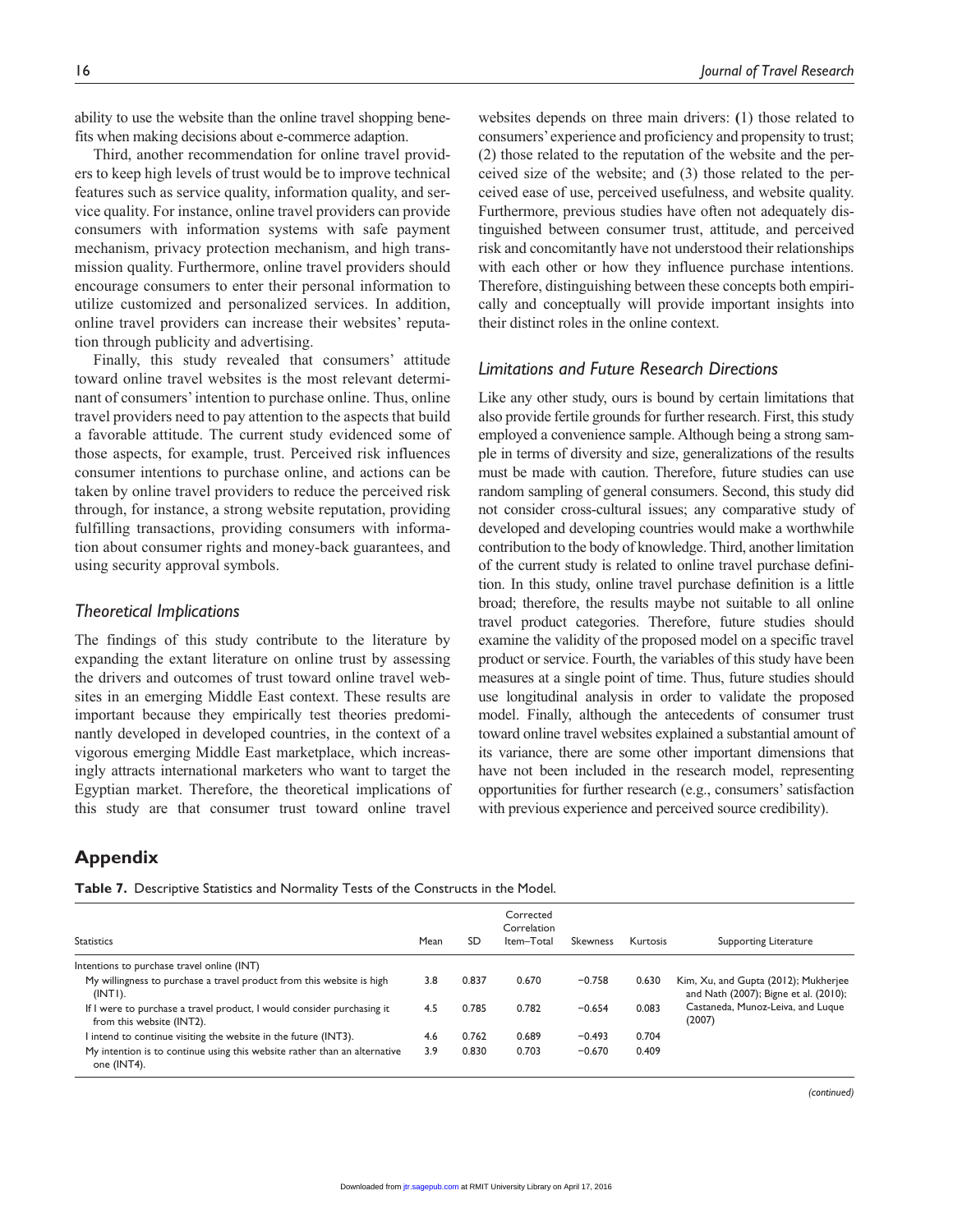#### **Table 7. (continued)**

|                                                                                                                                   |      |       | Corrected<br>Correlation |          |          |                                                                           |
|-----------------------------------------------------------------------------------------------------------------------------------|------|-------|--------------------------|----------|----------|---------------------------------------------------------------------------|
| <b>Statistics</b>                                                                                                                 | Mean | SD    | Item-Total               | Skewness | Kurtosis | <b>Supporting Literature</b>                                              |
| Attitude (ATT)                                                                                                                    |      |       |                          |          |          |                                                                           |
| I like the idea of purchasing travel online from this website (ATTI).                                                             | 3.6  | 0.840 | 0.758                    | $-0.583$ | 0.710    | Chen and Wells (1999);                                                    |
| Purchasing travel online from this website is a wise idea (ATT2).                                                                 | 4.2  | 0.687 | 0.683                    | $-0.472$ | 0.653    | Castaneda, Munoz-Leiva, and Luque                                         |
| Purchasing travel online from this website would be pleasant (ATT3).                                                              | 4.7  | 0.745 | 0.704                    | $-0.609$ | 0.736    | (2007)                                                                    |
| Perceived risk (RSK)                                                                                                              |      |       |                          |          |          |                                                                           |
| I believe that the risk of purchasing online from this online travel<br>website is very high (RSKI).                              | 4.5  | 0.829 | 0.765                    | $-0.583$ | 0.359    | Amaro and Duarte (2015);<br>Shim et al. (2001)                            |
| There is too much uncertainty associated with purchasing online from<br>this online travel website (RSK2).                        | 3.6  | 0.914 | 0.803                    | $-0.691$ | $-0.263$ |                                                                           |
| Compared with other methods of purchasing, shopping online is riskier<br>(RSK3).                                                  | 4. I | 0.780 | 0.794                    | $-0.480$ | $-0.594$ |                                                                           |
| Trust (TRU)                                                                                                                       |      |       |                          |          |          |                                                                           |
| I believe online travel products sites are trustworthy (TRUI).                                                                    | 4.6  | 0.774 | 0.784                    | $-0.513$ | 0.487    | (Morgan and Hunt 1994;                                                    |
| This online travel products sites are reliable (TRU2).                                                                            | 3.7  | 0.809 | 0.832                    | $-0.620$ | 0.833    | Kim, Chung, and Lee 2011;                                                 |
| This online travel product website has integrity (TRU3)                                                                           | 4.6  | 0.769 | 0.790                    | $-0.793$ | 0.572    | Corbitt, Thanasankit, and Yi 2003;                                        |
| I believe most e-commerce travel web sites will perform to the<br>customers' utmost benefit (TRU4).                               | 4.3  | 0.752 | 0.708                    | $-0.394$ | 0.427    | Filieri 2015; Kim, Ferrin, and Rao 2008)                                  |
| Experience (EXP)                                                                                                                  |      |       |                          |          |          |                                                                           |
| Prior to your participation in this study, how would you rate your level<br>of experience in terms of using this website? (EXPI). | 4.2  | 0.803 | 0.847                    | $-0.596$ | 0.604    | Smith, Menon, and Sivakumar (2005);<br>Filieri (2015)                     |
| How would you characterize your knowledge about the Internet in<br>general? (EXP2).                                               | 3.8  | 0.843 | 0.794                    | $-0.810$ | 0.474    |                                                                           |
| Number of years of Internet experience (EXP3)                                                                                     | 4.6  | 0.819 | 0.840                    | $-0.603$ | 0.594    |                                                                           |
| Propensity to trust (PRT)                                                                                                         |      |       |                          |          |          |                                                                           |
| It is easy for me to trust people and most things in my life (PRT1).                                                              | 4.3  | 0.765 | 0.769                    | $-0.490$ | 0.174    | (Teo and Liu 2007; Cheung and Lee                                         |
| My tendency to trust people or things in my life is high (PRT2).                                                                  | 4.5  | 0.739 | 0.815                    | $-0.671$ | 0.403    | 2001; Bianchi and Andrews 2012)                                           |
| I tend to trust people and things in my life even when I have little<br>knowledge about them (PRT3).                              | 4.6  | 0.705 | 0.840                    | $-0.583$ | 0.692    |                                                                           |
| Reputation (REP)                                                                                                                  |      |       |                          |          |          |                                                                           |
| This online travel website is well known (REPI).                                                                                  | 4.2  | 0.740 | 0.874                    | $-0.389$ | 0.283    | Teo and Liu (2007); Doney and Cannon                                      |
| This online travel website has a good reputation in the market (REP2).                                                            | 3.9  | 0.784 | 0.893                    | $-0.440$ | 0.190    | (1997); Jarvenpaa, Tractinsky, and                                        |
| This online travel website has a reputation for being honest (REP3).<br>Perceived size (SIZ)                                      | 4.4  | 0.840 | 0.739                    | $-0.507$ | 0.305    | <b>Vitale (2000)</b>                                                      |
| This online travel website is a very large company (SIZI)                                                                         | 3.7  | 0.852 | 0.917                    | $-0.705$ | 0.417    | Teo and Liu (2007); Doney and Cannon                                      |
| This online travel website is one of the industry's biggest suppliers on<br>the Web (SIZ2).                                       | 4.5  | 0.693 | 0.794                    | $-0.474$ | 0.253    | (1997); Jarvenpaa, Tractinsky, and<br><b>Vitale (2000)</b>                |
| This online travel website has global presence (SIZ3).                                                                            | 4.7  | 0.843 | 0.739                    | $-0.590$ | 0.309    |                                                                           |
| Perceived ease of use (PEU)                                                                                                       |      |       |                          |          |          |                                                                           |
| I think that learning to use online travel website would be easy (PEUI).                                                          | 4.3  | 0.693 | 0.648                    | $-0.849$ | 0.837    | Davis (1989); Cheng, Lam, and Yeung                                       |
| I think that interaction with online travel websites does not require a<br>lot of mental effort (PEU2.                            | 3.8  | 0.840 | 0.603                    | $-0.504$ | 0.680    | (2006); Moore and Benbasat (1991);<br>Castaneda, Munoz-Leiva, and Luque   |
| I think that it is easy to use online travel website to accomplish my<br>travel tasks (PEU3).                                     | 4.2  | 0.594 | 0.780                    | $-0.349$ | 0.743    | (2007)                                                                    |
| Perceived usefulness (PUS)                                                                                                        |      |       |                          |          |          |                                                                           |
| Purchasing travel online from this website helps me to clear doubts<br>when I plan a travel (PUSI).                               | 3.9  | 0.853 | 0.740                    | $-0.607$ | 0.684    | Davis (1989); Cheng, Lam, and Yeung<br>(2006); Moore and Benbasat (1991); |
| Purchasing travel online from this website helps me to organize travels<br>in a more efficient way (PUS2).                        | 3.5  | 0.729 | 0.683                    | $-0.529$ | 0.403    | Castaneda, Munoz-Leiva, and Luque<br>(2007)                               |
| In general, purchasing travel online from this website is useful to plan                                                          | 4.2  | 0.570 | 0.659                    | $-0.642$ | 0.379    |                                                                           |
| travels (PUS3).<br>Website quality (QUL)                                                                                          |      |       |                          |          |          |                                                                           |
| This travel website provides sufficient information (QULI).                                                                       | 4.4  | 0.570 | 0.693                    | $-0.529$ | 0.572    | (Filieri 2015; Hsu et al. 2014;                                           |
| This travel website provides reliable information (QUL2).                                                                         | 4.3  | 0.671 | 0.730                    | $-0.704$ | 0.685    | Teo, Srivastava, and Jiang 2009)                                          |
| This travel website provides dependable services (QUL3).                                                                          | 4.2  | 0.694 | 0.682                    | $-0.396$ | 0.504    |                                                                           |
| This travel website guarantees users' privacy and security (QUL4).                                                                | 3.7  | 0.703 | 0.831                    | $-0.753$ | 0.483    |                                                                           |

# **Declaration of Conflicting Interests**

The author(s) declared no potential conflicts of interest with respect to the research, authorship, and/or publication of this article.

#### **Funding**

The author(s) received no financial support for the research, authorship, and/or publication of this article.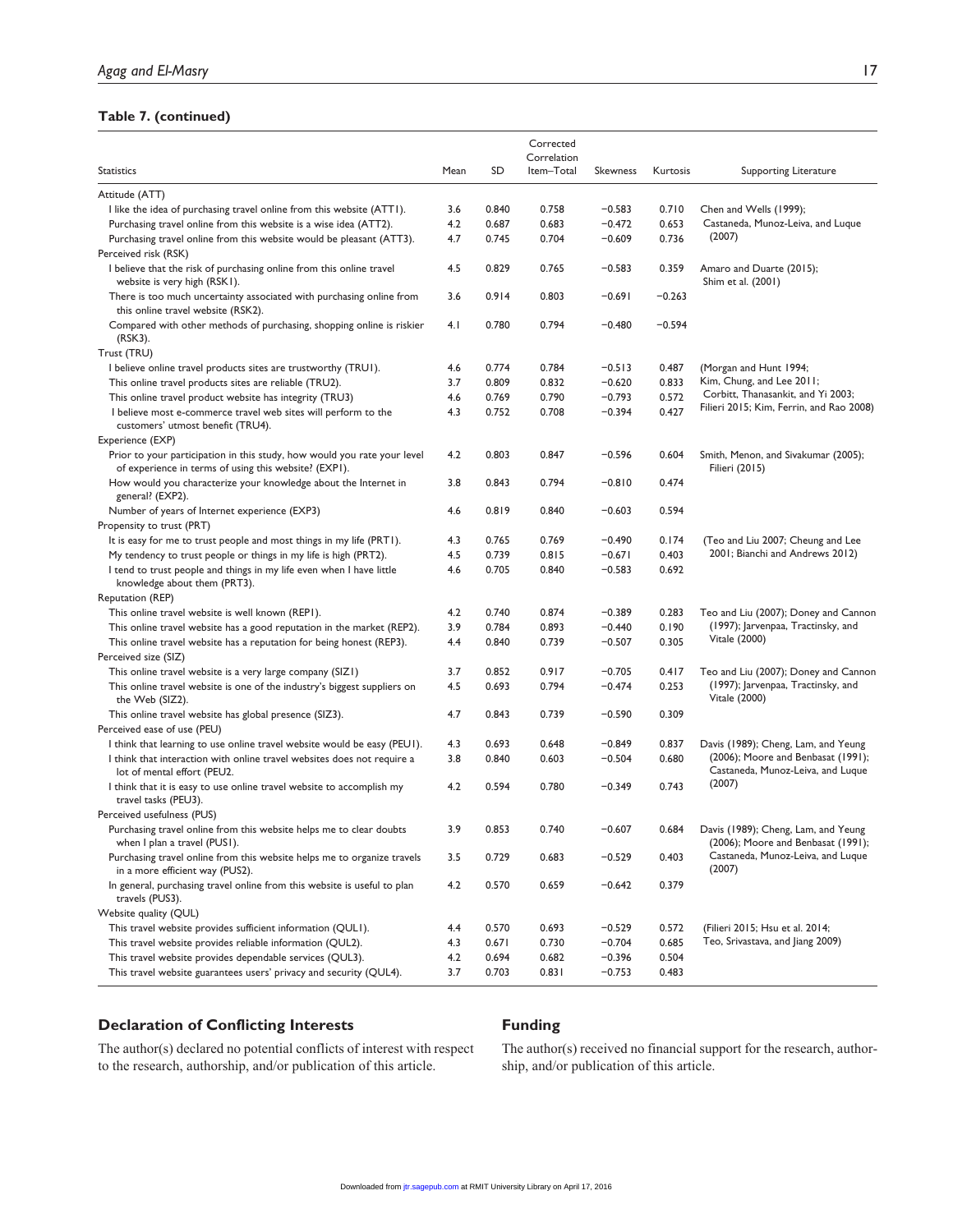#### **References**

- Aaker, David A., V. Kumar, and George S. Day. 2007. *Marketing Research*, 7th ed. Milton, Queensland: John Wiley & Sons Australia.
- Adams, D., R. R. Nelson, and P. A. Todd. 1992. "Perceived Usefulness, Ease of Use, and Usage of Information Technology: A Replication." *MIS Quarterly* 16 (2): 227–47.
- Agag, G., and A. El-Masry. 2016a. "Understanding Consumer Intention to Participate in Online Travel Community and Effects on Consumer Intention to Purchase Travel Online and WOM: An Integration of Innovation Diffusion Theory and TAM with trust." *Computers in Human Behaviour*. Published online February 18. doi:10.1016/j.chb.2016.02.038.
- Agag, G., and A. El-Masry. 2016b. "Understanding the Determinants of Hotel Booking Intentions Andmoderating Role of Habit." *International Journal of Hospitality Management* 54:52–67.
- Aiken, K. D., and D. M. Boush. 2006. "Trustmarks, Objective-Source Ratings, and Implied Investments in Advertising: Investigating Online Trust and the Context Specific Nature of Internet Signals." *Journal of the Academy of Marketing Science* 34 (3): 308–23.
- Ajzen, I. 2011. "Behavioral Interventions: Design and Evaluation Guided by the Theory of Planned Behavior." In *Social psychology for program and policy evaluation*, edited by M. M. Mark, S. I. Donaldson, and B. C. Campbell, 74–100. New York: Guilford.
- Ajzen, I., and M. Fishbein. 1980. *Understanding Attitudes and Predicting Social Behavior*. Englewood Cliffs, NJ: Prentice Hall.
- Aladwani, A. 2003. "Key Internet Characteristics and E-commerce Issues in Arab World." *Information Technology and People* 27 (1): 9–20.
- Aldhmour, F., and R. Shannak. 2009. "The Effective Utilization of Information and Communication Technology and Its Impact on Competitive Advantage." *European Journal of Scientific Research* 29 (3): 302–14.
- Alsajjan, B., and C. Dennis. 2010. "Internet Banking Acceptance Model: Cross-Market Examination." *Journal of Business Research* 63 (9): 957–63.
- Amaro, S., and P. Duarte. 2013. "Online Travel Purchasing: A Literature Review." *Journal of Travel & Tourism Marketing* 30 (8): 755–85.
- Amaro, S., and P. Duarte. 2015. "An Integrative Model of Consumers' Intentions to Purchase Travel Oline." *Tourism Management* 46:64–79.
- Armstrong, J. S., and T. S. Overton. 1977. "Estimating Nonresponse Bias in Mail Surveys." *Journal of Marketing Research* 14:396–402.
- Ashraf, A. R., N. T. Thongpapanl, and S. Auh. 2014. "The Application of the Technology Acceptance Model under Different Cultural Contexts: The Case of Online Shopping Adoption." *Journal of International Marketing* 22 (3): 68–93.
- Ayeh, J. K. 2015. "Travellers' Acceptance of Consumer-Generated Media: An Integrated Model of Technology Acceptance and Source Credibility Theories." *Computers in Human Behavior* 48:173–80.
- Ayeh, J. K., N. Au, and R. Law. 2013a. "'Do We Believe in TripAdvisor?' Examining Credibility Perceptions and Online

Travellers' Attitude toward Using User-generated Content." *Journal of Travel Research* 52 (4): 437–52.

- Ayeh, J. K., N. Au, and R. Law. 2013b. "Predicting the Intention to Use Consumer Generated Media for Travel Planning." *Tourism Management* 35:132–43.
- Bagozzi, R., and Y. Yi. 1988. "On the Evaluation of Structural Equation Models." *Journal of the Academy of Marketing Science* 16 (1): 74–94.
- Barclay, D., C. Higgins, and R. Thompson. 1995. "The Partial Least Squares (PLS) Approach to Causal Modeling: Personal Computer Adoption and Use as an Illustration." *Technology Studies* 2 (2): 285–309.
- Baron, R. M., and D. A. Kenny. 1986. "The Moderator-Mediator Variable Distinctionin Social Psychological Research: Conceptual, Strategic, and Statistical Consider-ations." *Journal of Personality and Social Psychology* 51:1173–82.
- Bartlett, J., J. Kotrlik, and C. Higgins. 2010. "Organizational Research: Determining Appropriate Sample Size in Survey Research." *Information Technology, Learning, and Performance Journal* 19 (1): 43–50.
- Beirmann, D. 2003. *Restoring Tourism Destination in Crisis: A Strategic marketing Approach*. St. Leonards, New Zealand: Allen & Unwin.
- Beldad, A., M. de Jong, and M. Steehouder. 2010. "How Shall I Trust the Faceless and the Intangible? A Literature Review on the Antecedents of Online Trust." *Computers in Human Behavior* 26 (5): 857–68.
- Bhuasiri, W., O. Xaymoungkhoun, H. Zo, and J. Rho. 2012. "Critical Success Factors for E-learning in Developing Countries: A Comparative Analysis between ICT Experts and Faculty." *Computers and Education* 58 (2): 843–55.
- Bianchi, C., and L. Andrews. 2012. "Risk, Trust, and Consumer Online Purchasing Behaviour: A Chilean Perspective." *International Marketing Review* 29 (3): 253–75.
- Bigne, E., S. Sanz, C. Ruiz, and J. Aldas. 2010. "Why Some Internet Users Don't Buy Air." In *Information and Communication Technologies in Tourism 2010: Proceedings of the International Conference in Lugano, Switzerland, February 10-12, 2010*, edited by U. Gretzel, R. Law, and M. Fuchs, 209–21. New York, NY: Springer.
- Brakus, J. J., B. H. Schmitt, and L. Zarantonello. 2009. "Brand Experience: What Is It? How Is It Measured? Does It Affect Loyalty?" *Journal of Marketing* 73 (3): 52–68.
- Buhalis, D., and R. Law. 2008. "Progress in Information Technology and Tourism Management: 20 Years on and 10 Years after the Internet: The State of eTourism Research." *Tourism Management* 29 (4): 609–23.
- Casaló, L. V., C. Flavian, and M. Guinaliu. 2007. "The Influence of Satisfaction, Perceived Reputation and Trust on a Consumer's Commitment to a Website." *Journal of Marketing Communications* 13 (1): 1–17.
- Casaló, L., C. Flavián, and M. Guinalíu. 2008. "The Role of Perceived Usability, Reputation, Satisfaction and Consumer Familiarity on the Website Loyalty Formation Process." *Computers in Human Behaviour* 24 (2): 325–45.
- Casaló, L. V., C. Flavián, and M. Guinaliu. 2010. "Determinants of the Intention to Participate in Firm-Hosted Online Travel Communities and Effects on Consumer Behavioral Intentions." *Tourism Management* 31:898–911.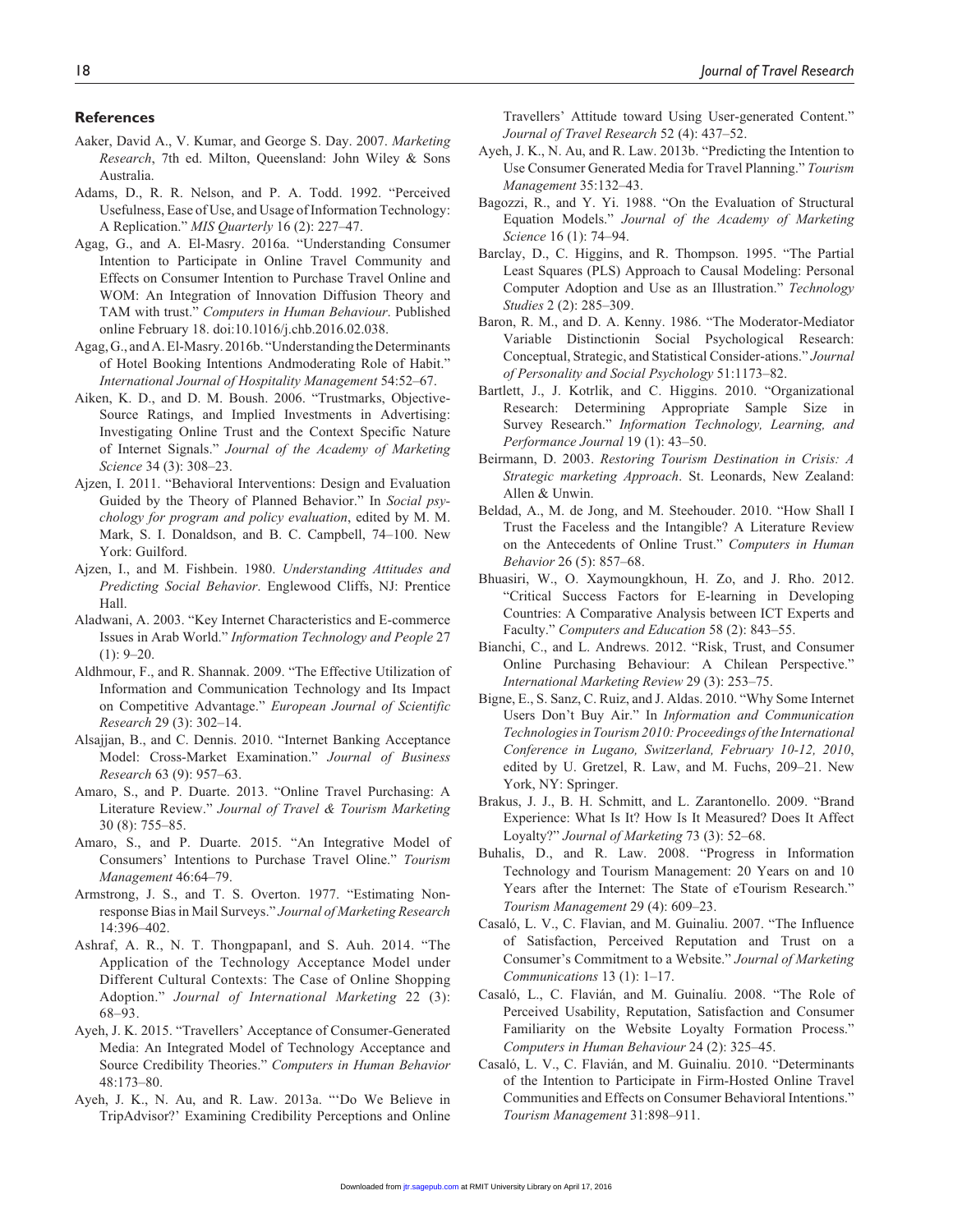- Castaneda, J. A., F. Munoz-Leiva, and T. Luque. 2007. "Web Acceptance Model (WAM): Moderating Effects of User Experience." *Information & Management* 44:384–96.
- Chang, H. C., and S. W. Chen. 2008. "The Impact of Online Store Environment Cues on Purchase Intention: Trust and Perceived Risk as a Mediator." *Online Inf. Rev* 32 (6): 818–41.
- Chen, C. 2006. "Identifying Significant Factors Influencing Consumer Trust in an Online Travel Site." *Information Technology and Tourism* 8:197–214.
- Chen, Q., and W. D. Wells. 1999. "Attitude toward the Site." *Journal of Advertising Research* 39 (5): 27–37.
- Chen, Y., X. Yan, W. Fan, and M. Gordon. 2015. "The Joint Moderating Role of Trust Propensity and Gender on Consumers' Online Shopping Behavior." *Computers in Human Behavior* 43:272–83.
- Chen, Y. H., and S. Barnes. 2007. "Initial Trust and Online Buyer Behaviour." *Industrial Management and Data Systems* 107 (1): 21–36.
- Cheng, H. H., and S. W. Huang. 2013. "Exploring Antecedents and Consequence of Online Group-Buying Intention: An Extended Perspective on Theory of Planned Behavior." *International Journal of Information Management* 33:185–98.
- Cheng, T. C., D. Y. Lam, and A. C. Yeung. 2006. "Adoption of Internet Banking: An Empirical Study in Hong Kong." *Decision Support System* 42 (3): 1558–72.
- Cheung, C. M., and M. K. Lee. 2001. "Trust in Internet Shopping: Instrument Development and Validation through Classical and Modern Approaches." *Journal of Global Information Management* 9:23–35.
- Chin, W. W. 2010. "How to Write Up and Report PLS Analyses." In *Handbook of Partial Least Squares: Concepts, Methods and Applications in Marketing and Related Fields*, edited by V. E. Vinzi, W. W. Chin, J. Henseler, and H. Wang, 655–690. Berlin: Springer.
- Chiou, W. C., C. C. Lin, and C. Perng. 2010. "A Strategic Framework for Website Evaluation Based on a Review of the Literature from 1995-2006." *Information & Management* 47 (5): 282–90.
- Chiu, C. M., H. Y. Huang, and Y. C. Hui. 2010. "Antecedents of Trust in Online Auctions." *Electronic Commerce Research and Applications* 9 (2): 148–59.
- Chow, S., and R. Holden. 1997. "Toward an Understanding of Loyalty: The Moderating Role of Trust." *Journal of Managerial Issues* 9 (3): 275–98.
- Cohen, J. 1988. *Statistical Power Analysis for the Behavioral Sciences*. New York: Academic Press.
- Corbitt, B. J., T. Thanasankit, and H. Yi. 2003. "Trust and E-commerce: A Study of Consumer Perceptions." *Electronic Commerce Research and Applications* 2 (3): 203–15.
- Davis, F. D. 1986. "A Technology Acceptance Model for Empirically Testing New End-User Information Systems: Theory and Results." PhD diss., Sloan School of Management Massachusetts Institute of Technology, Amherst, MA.
- Davis, F. D. 1989. "Perceived Usefulness, Perceived Ease of Use and User Acceptance of Information Technology." *MIS Quarterly* 13 (3): 319–40.
- De Leeuw, E. D. 2008. "Choosing the Method of Data Collection." In *International Handbook of Survey Methodology*, edited by E. D. de Leeuw, J. J. Hox, and D. A. Dillman, 113–35. New York: Lawrence Erlbaum.
- De Ruyter, K., M. Wetzels, and M. Kleijnen. 2001. "Customer Adoption of E-service: An Experimental Study." *International Journal of Service Industry Management* 12 (2): 184–207.
- DeLone, W. H., and E. R. McLean. 2003. "The DeLone and McLean Model of Information Systems Success: A Ten-Year Update." *Journal of Management Information Systems* 19 (4):  $9 - 30.$
- Doney, P. M., and J. P. Cannon. 1997. "An Examination of the Nature of Trust in Buyer–Seller Relationships." *Journal of Marketing* 61 (2): 35–51.
- Eid, R., and H. El-Gohary. 2015. "Muslim Tourist Perceived Value in the Hospitality and Tourism Industry." *Journal of Travel Research* 54 (6): 774–87.
- Egyptian Ministry of Tourism. 2014. "Egyptian Tourism Statistics.*" Egyptian Ministry of Tourism*. http://www.tourism.gov.eg/ Pages/TourismIndicators.aspx (accessed February 10, 2016).
- Elbeltagi, I., and G. Agag. 2016. "E-retailing Ethics and Its Impact on Customersatisfaction and Repurchase Intention: A Cultural and Commitment–Trust Theory Perspective." *Internet Research* 26 (1): 288–310.
- El-Ansary, O., and A. Roushdy. 2013. "Factors Affecting Egyptian Consumers' Intentions for Accepting Online Shopping." *Journal of American Academy of Business, Cambridge* 19 (1): 191–201.
- El-Gohary, H. 2012. "Factors Affecting E-marketing Adoption and Implementation in Tourism Firms: An Empirical Investigation of Egyptian Small tourism Organisations Hatem." *Tourism Management* 33:1256–69.
- Escobar-Rodríguez, T., and E. Carvajal-Trujillo. 2014. "Online Purchasing Tickets for Low Cost Carriers an Application of the Unified Theory of Acceptance and Use of Technology (UTAUT) Model." *Tourism Management* 43 (August): 70–88.
- Falcone, R., M. P. Singh, and Y. H. Tan. 2001. *Trust in Cybersocieties*: Integrating the Human and Artificial Perspectives. New York: Springer.
- Filieri, R. 2015. "Why Do Travelers Trust TripAdvisor? Antecedents of Trust towards Consumer-Generated Media and Its Influence on Recommendation Adoption and Word of Mouth." *Tourism Management* 51:174–85.
- Fishbein, M., and I. Ajzen. 1975. *Belief, Attitude, Intention and Behaviour: An Introduction to Theory and Research*. Reading, MA: Addison-Wesley.
- Flavian, C., M. Guinalíu, and R. Gurrea. 2006. "The Role Played by Perceived Usability, Satisfaction and Consumer Trust on Website Loyalty." *Information & Management* 43 (1): 1–14.
- Fornell, C., and D. F. Larcker. 1981. "Evaluating Structural Equation Models with Unobservable Variables and Measurement Error." *Journal of Marketing Research* 18:39–50.
- Fox, S., and M. Madden, 2005. "Pew internet and American life project." Retrived from http://www.pewinternet.org/files/oldmedia/Files/Reports/2006/PIP\_Generations\_Memo.pdf.pdf
- Gardiner, S., C. King, and D. Grace. 2012. "Travel Decision Making: An Empirical Examination of Generational Values, Attitudes, and Intentions Sarah." *Journal of Travel Research* 52 (3): 310–24.
- Gefen, D. 2000. "E-commerce: The Roles of Familiarity and Trust." *Omega* 28:725–37.
- Gefen, D., E. Karahanna, and D. W. Straub. 2003. "Trust and TAM in Online Shopping: An Integrated Model." *MIS Quarterly* 27  $(1): 51-90.$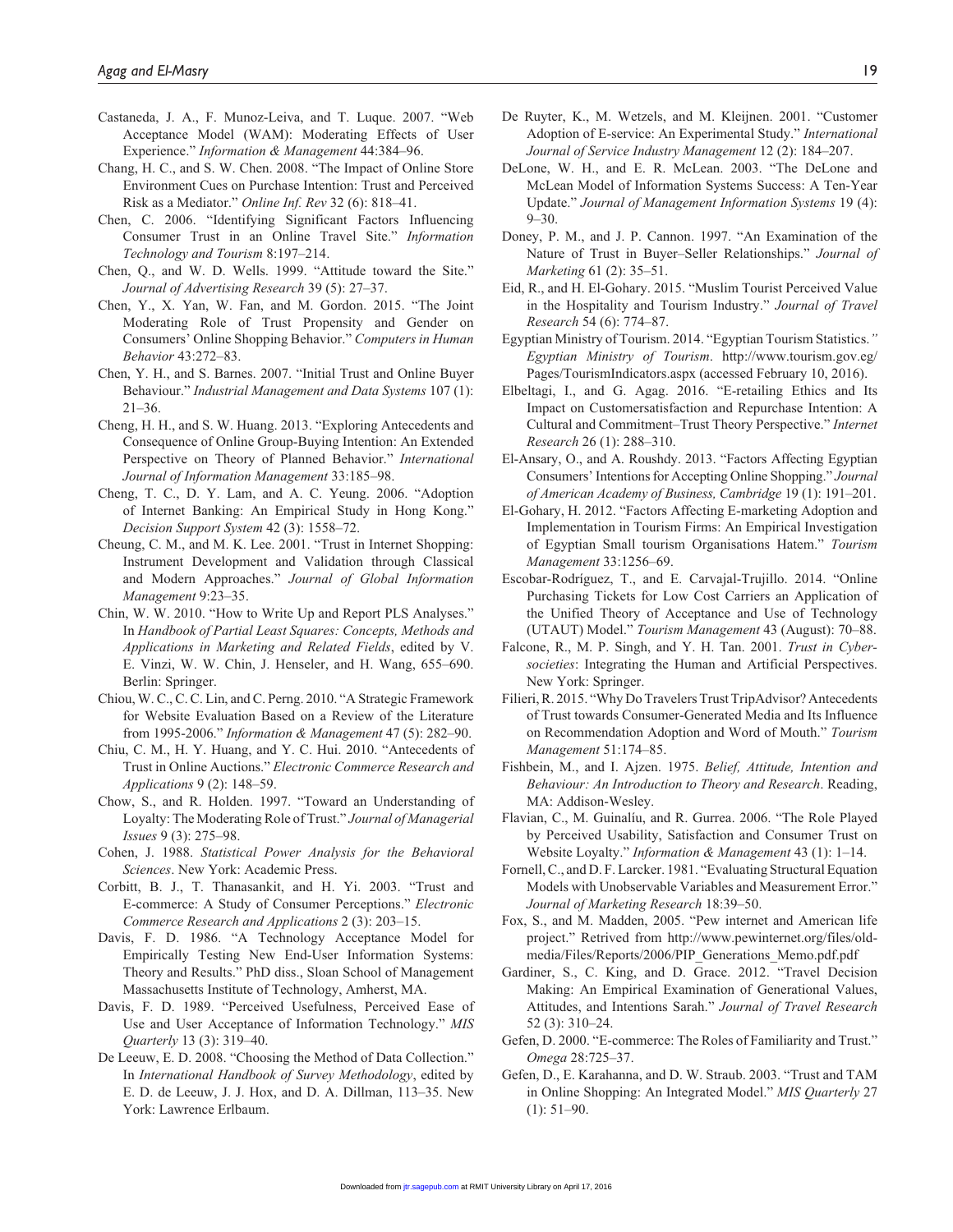- Gefen, D., and D. W. Straub. 2003. "Managing User Trust in B2C E-services." *E-Service Journal* 2 (2): 7–24.
- Graziano, W. G., and R. M. Tobin. 2002. "Agreeableness: Dimension of Personality or Social Desirability Artifact?" *Journal of Personality* 70 (5): 695–728.
- Gregori, N., R. Daniele, and L. Altinay. 2014. "Affiliate Marketing in Tourism: Determinants of Consumer Trust." *Journal of Travel Research* 53 (2): 196–210.
- Griffin, A., and J. R. Hauser. 1993. "The Voice of the Customer." *Marketing Science* 12 (1): 1–27.
- Hair, J. F., W. C. Black, H. J. Babin, and R. E. Anderson. 2010. *Multivariate Data Analysis*, 7th ed. Upper Saddle River, NJ: Prentice Hall.
- Hair, J. F., C. M. Ringle, G. T. Hult, and M. Sarstedt. 2013. *A Primer on Partial Least Squares Structural Equation Modeling (PLS-SEM)*. Thousand Oaks, CA: Sage.
- Hair, J. F., C. M. Ringle, and M. Sarstedt. 2011. "PLS-SEM: Indeed a Silver Bullet." *Journal of Marketing Theory and Practice* 19 (2): 139–51.
- Ham, S., W. G. Kim, and H. W. Forsythe. 2008. "Restaurant Employees' Technology Use Intention: Validating Technology Acceptance Model with External Factors." *Journal of Hospitality & Leisure Marketing* 17 (1/2): 78–98.
- Han, T. H., B. Nguyenb, and T. J. Lee. 2015. "Consumer-based Chain Restaurant Brand Equity, Brand Reputation, and Brand Trust." *International Journal of Hospitality Management* 50:84–93.
- Henseler, J., C. M. Ringle, and M. Sarstedt. 2012. "Using Partial Least Squares Path Modeling in International Advertising Research: Basic Concepts and Recent Issues." In *Handbook of Research in International Advertising*, edited by S. Okazaki, 252–76. Cheltenham, UK: Edward Elgar.
- Henseler, J., C. M. Ringle, and R. R. Sinkovics. 2009. "The Use of Partial Least Squares Path Modeling in International Marketing." *Advances in International Marketing* 20:277–319.
- Herbig, P., J. Milewicz, and J. Golden. 1994. "A Model of Reputation Building and Destruction." *Journal of Business Research* 31:23–31.
- Heung, V. C. S. 2003. "Internet Usage by International Travellers: Reasons and Barriers." *International Journal of Contemporary Hospitality Management* 15 (7): 370–78.
- Ho, C., and Y. L. Lee. 2007. "The Development of an E-travel Service Quality Scale." *Tourism Management* 28 (6): 1434–49.
- Ho, L. A., T. H. Kuo, and B. Lin. 2010. "Influence of Online Learning Skills in Cyberspace." *Internet Research* 20 (1): 55–71.
- Hsu, M. H., C. M. Chang, K. K. Chu, and Y. J. Lee. 2014. "Determinants of Repurchase Intention in Online Group-Buying: The Perspectives of DeLone & McLean IS Success Model and Trust." *Computers in Human Behavior* 36:234–45.
- Hsu, Meng-Hsiang, Chuang Li-Wen, and Hsu Cheng-Se. 2014. "Understanding Online Shopping Intention: The Roles of Four Types of Trust and Their Antecedents." *Internet Research* 24 (3): 332–52.
- Hsu, M. H., C. M. Chang, and L. W. Chuang. 2015. "Understanding the Determinants of Online Repeat Purchase Intentionand Moderating Role of Habit: The Case of Online Group-Buying in Taiwan." *International Journal of Information Management* 35:45–56.
- Humphrey, J., and H. Schmitz. 1998. "Trust and Inter-firm Relations in Developing and Transition Economies." *Journal of Development Studies* 34 (4): 32–61.
- Ip, C., R. Law, and H. A. Lee. 2011. "A Review of Website Evaluation Studies in the Tourism and Hospitality Fields from 1996 to 2009." *International Journal of Tourism Research* 13 (3): 234–65.
- Jai, T. M., L. D. Burns, and N. J. King. 2013. "The Effect of Behavioural Tracking Practices on Consumers' Shopping Evaluations and Repurchase Intention toward Trusted Online Retailers." *Computers in Human Behaviour* 29:901–9.
- Jarvenpaa, S., and P. A. Todd. 1997. "Consumer Reactions to Electronic Shopping on the World Wide Web." *International Journal of Electronic Commerce* 1 (Winter): 59–88.
- Jarvenpaa, S. L., N. Tractinsky, and M. Vitale. 2000. "Consumer Trust in an Internet Store." *Information Technology and Management* 1 (1/2): 45–71.
- Jensen, J. M. 2012. "Shopping Orientation and Online Travel Shopping: The Role of Travel Experience." *International Journal of Tourism Research* 14 (1): 56–70.
- Joo, J., and Y. Sang. 2013. "Exploring Koreans' Smartphone Usage: An Integrated Model of the Technology Acceptance Model and Uses and Gratifications Theory." *Computers in Human Behavior* 29 (6): 2512–18.
- Josang, A., R. Ismail, and C. Boyd. 2007. "A Survey of Trust and Reputation Systems for Online Service Provision." *Decision Support Systems* 43:618–44.
- Kamarulzaman, Y. 2007. "Adoption of Travel E-shopping in the UK." *International Journal of Retail & Distribution Management* 35 (9): 703–19.
- Kim, D. J., D. L. Ferrin, and H. R. Rao. 2008. "A Trust-Based Consumer Decision-Making Model in Electronic Commerce: The Role of Trust, Perceived Risk, and Their Antecedents." *Decision Support Systems* 44 (2): 544–64.
- Kim, D. J., Y. I. Song, S. B. Braynov, and H. R. Rao. 2005. "A Multidimensional Trust Formation Model in B-to-C E-commerce: A Conceptual Framework and Content Analyses of Academia/Practitioner Perspectives." *Decision Support Systems* 40 (2): 143–65.
- Kim, H. B., T. Kim, and S. W. Shin. 2009. "Modeling Roles of Subjective Norms and eTrust in Customers' Acceptance of Airline B2C E-commerce Websites." *Tourism Management* 30:266–77.
- Kim, H. W., Y. Xu, and S. Gupta. 2012. "Which Is More Important in Internet Shopping, Perceived Price or Trust?" *Electronic Commerce Research and Applications* 11 (3): 241–52.
- Kim, H. W., Y. Xu, and J. Koh. 2004. "A Comparison of Online Trust Building Factors between Potential Customers and Repeat Customers." *Journal of the Association for Information Systems* 5 (10): 392–420.
- Kim, J., A. Fiore, and H. Lee. 2007. "Influence of Online Store Perception, Shopping Enjoyment, and Shopping Involvement on Consumer Patronage Behaviour towards an Online Retailer." *Journal of Retailing and Consumer Services* 14:95–107.
- Kim, L. H., H. Qu, and D. J. Kim. 2009. "A Study of Perceived Risk and Risk Reduction of Purchasing Air-Tickets Online." *Journal of Travel & Tourism Marketing* 26 (3): 203–24.
- Kim, M., and J. Ahn. 2006. "Comparison of Trust Sources of an Online Market-Maker in the E-marketplace: Buyer's and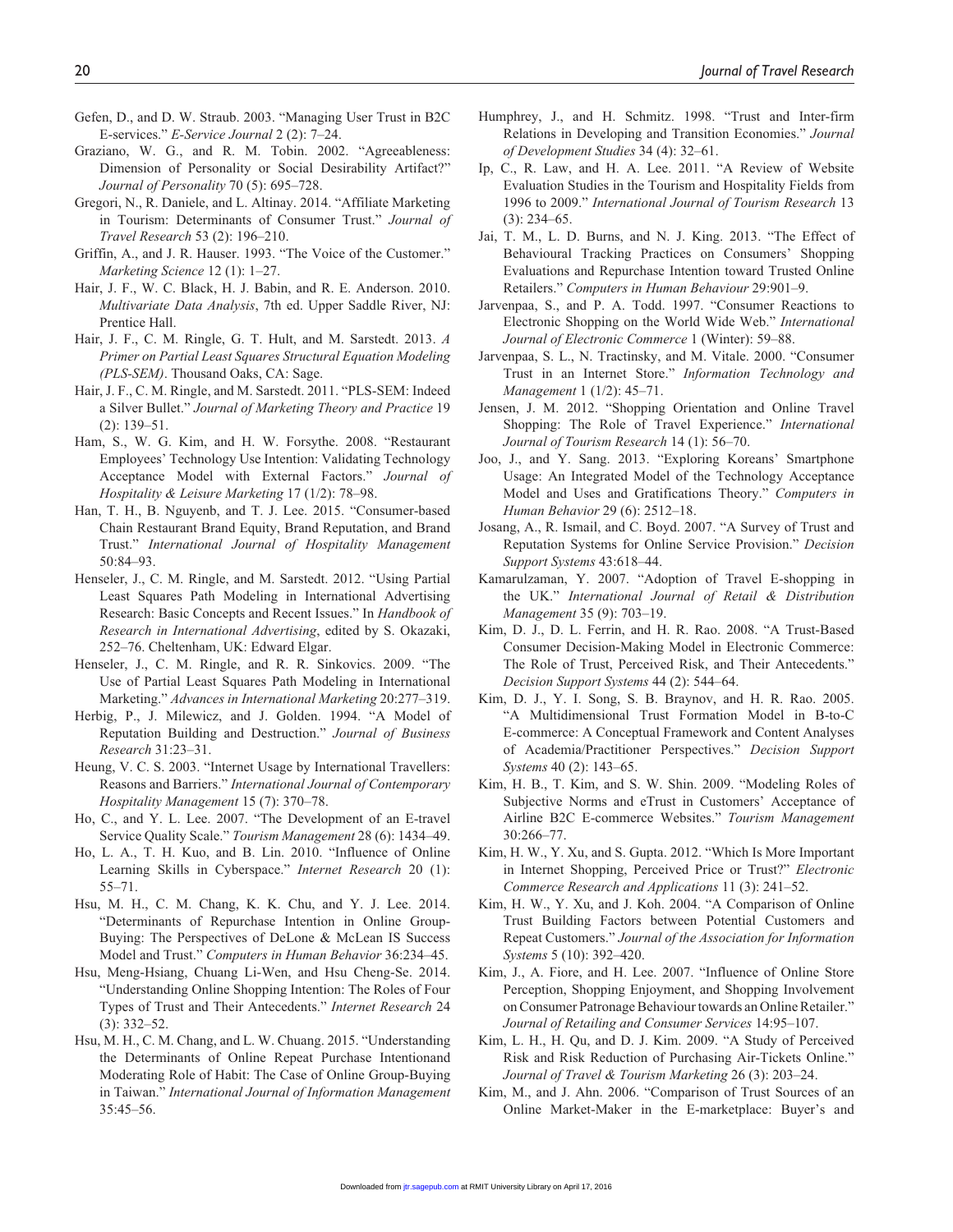Seller's Perspectives." *Journal of Computer Information Systems* 47 (1): 84–94.

- Kim, M. J., N. Chung, and C. K. Lee. 2011. "The Effect of Perceived Trust on Electronic Commerce: Shopping Online for Tourism Products and Services in South Korea." *Tourism Management* 32 (2): 256–65.
- Kim, M. J., C. K. Lee, N. Chung, and W. G. Kim. 2014. "Factors Affecting Online Tourism Group Buying and the Moderating Role of Loyalty." *Journal of Travel Research* 53 (3): 380–94.
- Koufaris, M., and W. Hampton-Sosa. 2004. "The Development of Initial Trust in an Online Company by New Customers." *Information & Management* 41:377–97.
- Ku, E. C. 2012. "Beyond Price: How Does Trust Encourage Online Group's Buying Intention." *Internet Research* 22 (5): 569–90.
- LaRose, R., and N. Rifon, 2007. "Promoting i-safety: Effects of Privacy Warnings and Privacy Seals on Risk Assessment and Online Privacy Behavior." *Journal of Consumer Affairs* 41 (1): 127–149.
- Law, R., R. Leung, and D. Buhalis. 2009. "Information Technology Applications in Hospitality and Tourism: A Review of Publications from 2005 to 2007." *Journal of Travel & Tourism Marketing* 26 (5/6): 599–623.
- Law, R., and J. Wong. 2003. "Successful Factors for a Travel Website: Perceptions of Online Purchasers in Hong Kong." *Journal of Hospitality & Tourism Research* 27 (1): 118–24.
- Lee, J., and A. M. Morrison. 2010. "A Comparative Study of Web Site Performance." *Journal of Hospitality and Tourism Technology* 1 (1): 50–67.
- Lee, M. K., and E. Turban. 2006. "A Trust Model for Consumer Internet Shopping." *International Journal of Electronic Commerce* 6 (1): 75–91.
- Liang, H., N. Saraf, Q. Hu, and Y. Xue. 2007. "Assimilation of Enterprise Systems: The Effect of Institutional Pressures and the Mediating Role of Top Management." *MIS Quarterly* 31  $(1): 59-87.$
- Li-Ming, A. K., and T. B. Wai. 2013. "Exploring Consumers' Attitudes and Behaviours toward Online Hotel Room Reservations." *American Journal of Economics* 3 (5C): 6–11.
- Lin, H. F. 2007. "Predicting Consumer Intentions to Shop Online: An Empirical Test of Competing Theories." *Electronic Commerce Research and Applications* 6 (4): 433–42.
- Liu, J. N., and E. Y. Zhang. 2014. "An Investigation of Factors Affecting Customer Selection of Online Hotelbooking Channels." *International Journal of Hospitality Management* 39:71–83.
- Llach, J., F. Mariomon, and M. Alonso-Almeida. 2013. "Determinants of Online Booking Loyalties for the Purchasing of Airline Tickets." *Tourism Management* 35 (April): 23–31.
- Macintosh, G., and L. S. Lockshin. 1997. "Retail Relationships and Store Loyalty: A Multi-level Perspective." *International Journal of Research in Marketing* 14 (5): 487–97.
- Magnusson, P., Stanford A. Westjohn, Alexey V. Semenov, Arilova A. Randrianasolo, and Srdan Zdravkovic. 2013. "The Role of Cultural Intelligence in Marketing Adaptation and Export Performance." *Journal o f International Marketing* 21 (4): 44–61.
- Mayer, R. C., J. H. Davis, and F. D. Schoorman. 1995. "An Integrative Model of Organization Trust." *Academy of Management Review* 20 (3): 709–34.
- McCoy, S. D., D. F. Galletta, and W. R. King. 2007. "Applying TAM across Cultures: The Need for Caution." *European Journal of Information Systems* 16 (1): 81–90.
- Mcknight, D. H., and N. L. Chervany. 2001. "What Trust Means in E-commerce Customer Relationships: An Interdisciplinary Conceptual Typology." *International Journal of Electronic Commerce* 6 (2): 35–59.
- McKnight, D. H., V. Choudhury, and C. Kacmar. 2002. "The Impact of Initial Consumer Trust on Intentions to Transact with a Web Site: A Trust Building Model." *Journal of Strategic Information Systems* 11 (3–4): 297–323.
- Moital, M., R. Vaughan, and J. Edwards. 2009. "Using Involvement for Segmenting the Adoption of E-commerce in Travel." *The Service Industries Journal* 29 (5): 723–39.
- Molla, A., and P. Licker. 2005. "Ecommerce Adoption in Developing Countries: A Model and Instrument." *Information and Management* 42:877–99.
- Moore, G. C., and I. Benbasat. 1991. "Development of an Instrument to Measure the Perceptions of Adopting an Information Technology Innovation." *Information Systems Research* 3 (2): 192–222.
- Morakabati, H. 2007. "Tourism, Travel Risk and Travel Risk Perceptions: A Study of Travel Risk Perceptions and the Effects of Incidents on Tourism." PhD diss., Bournemouth University, Dorset, United Kingdom.
- Morosan, C. 2012. "Theoretical and Empirical Considerations of Guests' Perceptions of Biometric Systems in Hotels: Extending the Technology Acceptance Model." *Journal of Hospitality & Tourism Research* 36 (1): 52–84.
- Moyano, F., C. Fernandez-Gago, and J. Lopez. 2012. "A Conceptual Framework for Trust Models." In *Trust, Privacy and Security in Digital Business 2012, LNCS 7449*, edited by S. Fischer-Hübner, S. Katsikas, and G. Quirchmayr, 9. Berlin Heidelberg: Springer.
- Mukherjee, A., and P. Nath. 2007. "Role of Electronic Trust in Online Retailing: A Re-examination of the Commitment-Trust Theory." *European Journal of Marketing* 41 (9/10): 1173–1202.
- National Retail Federation. 2007. "Spending on Dorm Furnishings, Electronics Drives Back-to College Sales Past \$31 Billion." Retrieved from http://www.nrf.com/modules. php?name=News&op=viewlive&sp\_id=354
- Nunnally, J., and I. H. Bernstein. 1994. *Psychometric Theory*, 3rd ed. London: McGraw-Hill.
- Palvia, P. 2009. "The Role of Trust in E-commerce Relational Exchange: A Unified Model." *Information and Management* 46 (4): 213–20.
- Park, C. 2010. "A Literature Review on Online Consumer Behavior in Korea." *Journal of Consumer Studies* 21 (2): 289–320.
- Pavlou, P. A., and M. Fygenson. 2006. "Understanding and Predicting Electronic Commerce Adoption: An Extension of the Theory of Planned Behavior." *MIS Quarterly* 30 (1): 115–43.
- Podsakoff, P. M., S. B. MacKenzie, J. Y. Lee, and N. P. Podsakoff. 2003. "Common Method Biases in Behavioral Research: A Critical Review of the Literature and Recommended Remedies." *Journal of Applied Psychology* 88 (5): 879–903.
- Ponte, E. B., E. Carvajal-Trujill, and T. Escobar-Rodr. 2015. "Influence of Trust and Perceived Value on the Intention to Purchase Travel Online: Integrating the Effects of Assurance on Trust Antecedents." *Tourism Management* 47:286–302.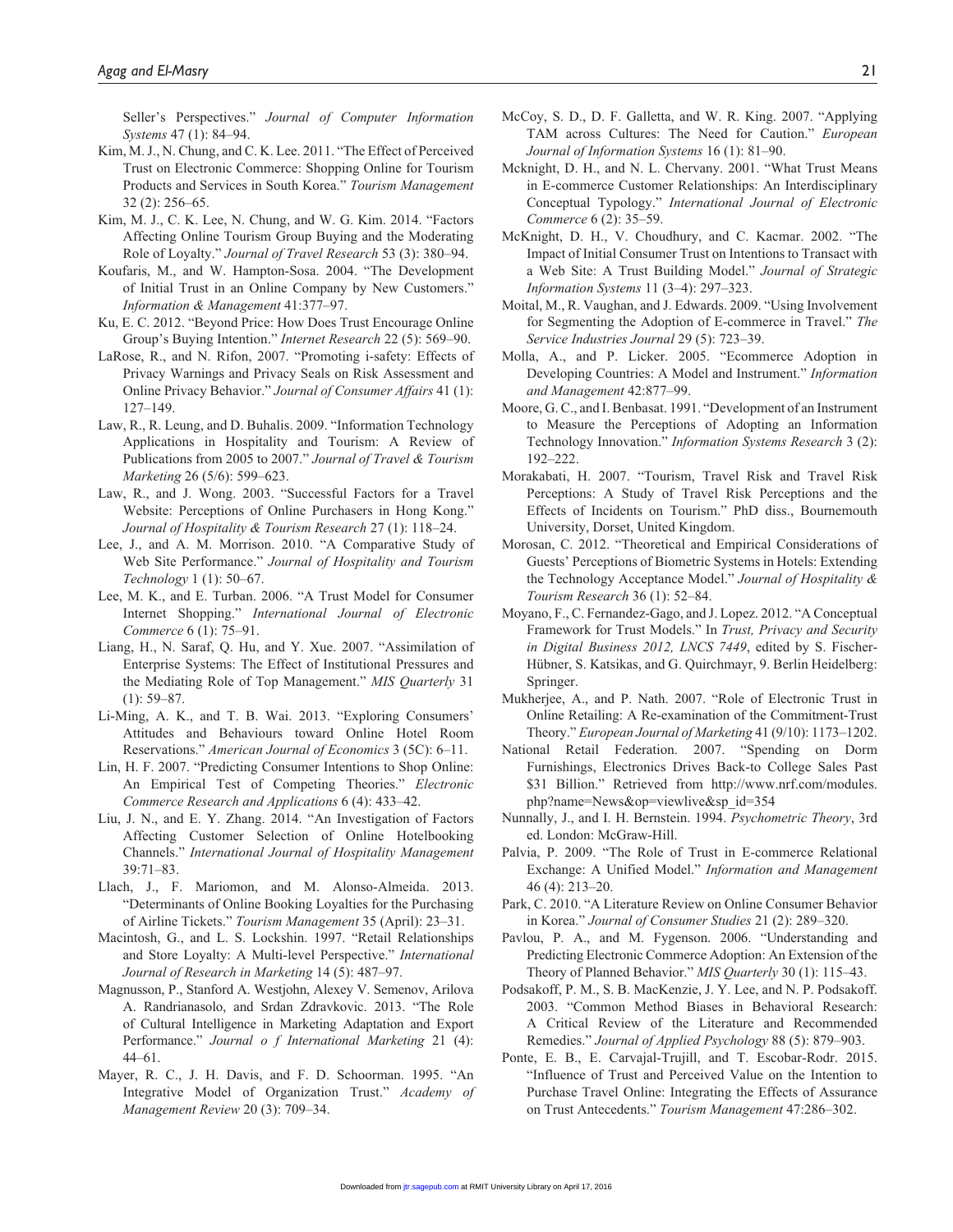- Richardson, S. A. 2009. "Undergraduates' Perceptions of Tourism and Hospitality as a Career Choice." *International Journal of Hospitality Management* 28 (3): 382–8.
- Ren, Z., and T. M. Hassan. 2008. "Trust in E-commerce." In *E-business in Construction*, edited by C. J. Anumba and K. Ruikar, 195–210. Oxford, UK: Wiley-Blackwell.
- Roldán, J. L., and M. J. Sánchez-Franco. 2012. "Variance-Based Structural Equation Modelling: Guidelines for Using Partial Least Squares in Information Systems Research." In *Research Methodologies, Innovations and Philosophies in Software Systems Engineering and Information Systems*, edited by M. Mora, 163–221. Hershy, PA: IGI Global.
- Salam, A. F., L. Iyer, P. Palvia, and R. Singh. 2005. "Trust in E-commerce." *Communications of the ACM* 48 (2): 73–77.
- San Martín, H., and A. Herrero. 2012. "Influence of the User's Psychological Factor Son the Online Purchase Intention in Rural Tourism: Integrating Innovativeness to the UTAUT Framework." *Tourism Management* 33 (2): 341–50.
- Sanz-Blas, S., C. Ruiz-Mafe, and P. Perez. 2014. "Key Drivers of Services Website Loyalty." *Service Industries Journal* 34 (5): 455–75.
- Shim, S., M. A. Eastlick, S. L. Lotz, and P. Warringt. 2001. "An Online Prepurchase Intentions Model: The Role of Intention to Search." *Journal of Retailing* 77 (3): 397–416.
- Smeltzer, L. 1997. "The Meaning and Origin of Trust in Buyer– Seller Relationships." *International Journal of Purchasing and Materials Management* 33 (1): 40–48.
- Smith, D., S. Menon, and K. Sivakumar. 2005. "Online Peer and Editorial Recommendations, Recommendations Trust and Choice in Virtual Markets." *Journal of Interactive Marketing* 19 (3): 15–37.
- Statista. 2015. "Worldwide Online Travel Sales Volume from 2010 to 2016 (in Billion U.S. Dollars)." http://www.statista.com/ statistics/247321/forecast-of-worldwide-online-travel-salesvolume.
- Straub, D., M. Keil, and W. Brenner. 1997. "Testing the Technology Acceptance Model across Cultures: A Three Country Study." *Information and Management* 33 (1): 1–11.
- Teo, T. S., and J. Liu. 2007. "Consumer Trust in E-commerce in the United States, Singapore and China." *Omega* 35:22–38.
- Teo, T. S., and Y. Pian. 2003. "A Model for Web Adoption." *Information and Management* 41 (4): 457–68.
- Teo, T. S., S. C. Srivastava, and L. Jiang. 2009. "Trust and Electronic Governmentsuccess: An Empirical Study." *Journal of Management Information Systems* 25 (3): 99–132.
- Toms, E. G., and A. R. Taves. 2004. "Measuring User Perceptions of Website Reputation." *Information Processing and Management* 40:291–317.
- Tung, F. C., S. C. Chang, and C. M. Chou. 2008. "An Extension of Trust and TAM Model with IDT in the Adoption of the Electronic Logistics Information System in HIS in the Medical Industry." *International Journal of Medical Informatics* 77:324–35.
- US Census Bureau. 2003. "News Release, US Department of Commerce." Washington DC, August 22.
- Vermeulen, I. E., and D. Seegers. 2009. "Tried and Tested: The Impact of Online Hotel Reviews on Consumer Consideration." *Tourism Management* 30 (1): 123–27.
- Wang, L., R. Law, B. D. Guillet, K. Hung, and D. K. Fong. 2015. "Impact of Hotel Website Quality on Online Booking Intentions: eTrust as a Mediator." *International Journal of Hospitality Management* 47:108–15.
- Wang, Y., and K. J. Lin. 2008. "Reputation-Oriented Trustworthy Computing in E-commerce Environments." *IEEE Internet Computing* 12 (4): 55–59.
- Westland, C. J. 2010. "Lower Bounds on Sample Size in Structural Equation Modeling." *Electronic Commerce Research and Applications* 9 (6): 476–87.
- Workman, M. 2014. "New Media and the Changing Face of Information Technology Use: The Importance of Task Pursuit, Social Influence, and Experience." *Computers in Human Behavior* 31:111–17.
- Yaobin, L., and Z. Tao. 2007. "A Research of Consumers' Initial Trust in Online Stores in China." *Journal of Research and Practice in Information Technology* 39 (3): 167–80.
- Yang, K. 2012. "Consumer Technology Traits in Determining Mobile Shopping Adoption: An Application of the Extended Theory of Planned Behavior." *Journal of Retailing and Consumer Services* 19 (5): 484–91.
- Yang, Q., C. Pang, L. Liu, D.C. Yen, and J. M. Tarn. 2015. "Exploring Consumer Perceived Risk and Trust for Online Payments: An Empirical Study in China's Younger Generation." *Computers in Human Behavior* 50: 9–24.
- Yoo, B., and N. Donthu. 2001. "Developing a Scale to Measure the Perceived Quality of an Internet Shopping Site (SITEQUAL)." *Quarterly Journal of Electronic Commerce* 2 (1): 31–47.
- Yoo, K. H., and U. Gretzel. *2009. "Comparison of Deceptive and Truthful Travel Reviews*." In *Information and Communication Technologies in Tourism 2009: Proceedings of the International Conference* in Amsterdam, the Netherlands, 2009, edited by W. Hopken, U. Gretzel, and R. Law, 37–48. Vienna, Austria: Springer-Verlag.
- Yoon, S. J. 2002. "The Antecedents and Consequences of Trust in Online-Purchase Decisions." *Journal of Interactive Marketing* 16 (2): 47–63.
- Zhang, L., L. L. Wu, and A. S. Mattila. 2016. "Online Reviews: The Role of Information Load and Peripheral Factors." *Journal of Travel Research* 55 (3): 299–310.
- Zhou, Z. 2004. *E-commerce and Information Technology in Hospitality and Tourism*. Canada: Delmar Learning.
- Zhu, D. H., and Y. P. Chan. 2014. "Investigating Consumer Attitude and Intention toward Free Trials of Technology-Based Services." *Computers in Human Behavior* 30 (2): 328–34.

#### **Author Biographies**

**Gomaa M. Agag** joined Plymouth Business School in March 2012. Prior to this he worked in many academic institutions including Menofia University, Egypt, Sadat City University, Egypt. Dr. Agag's publications largely relate to electronic commerce, information systems in developing countries, social networking, international business, tourism management. Dr. Agag has more than 11 journal and conference papers published or accepted for publication in *Journal of Business Ethics, Journal of Travel Research, Journal of World Business*, and *Journal of*